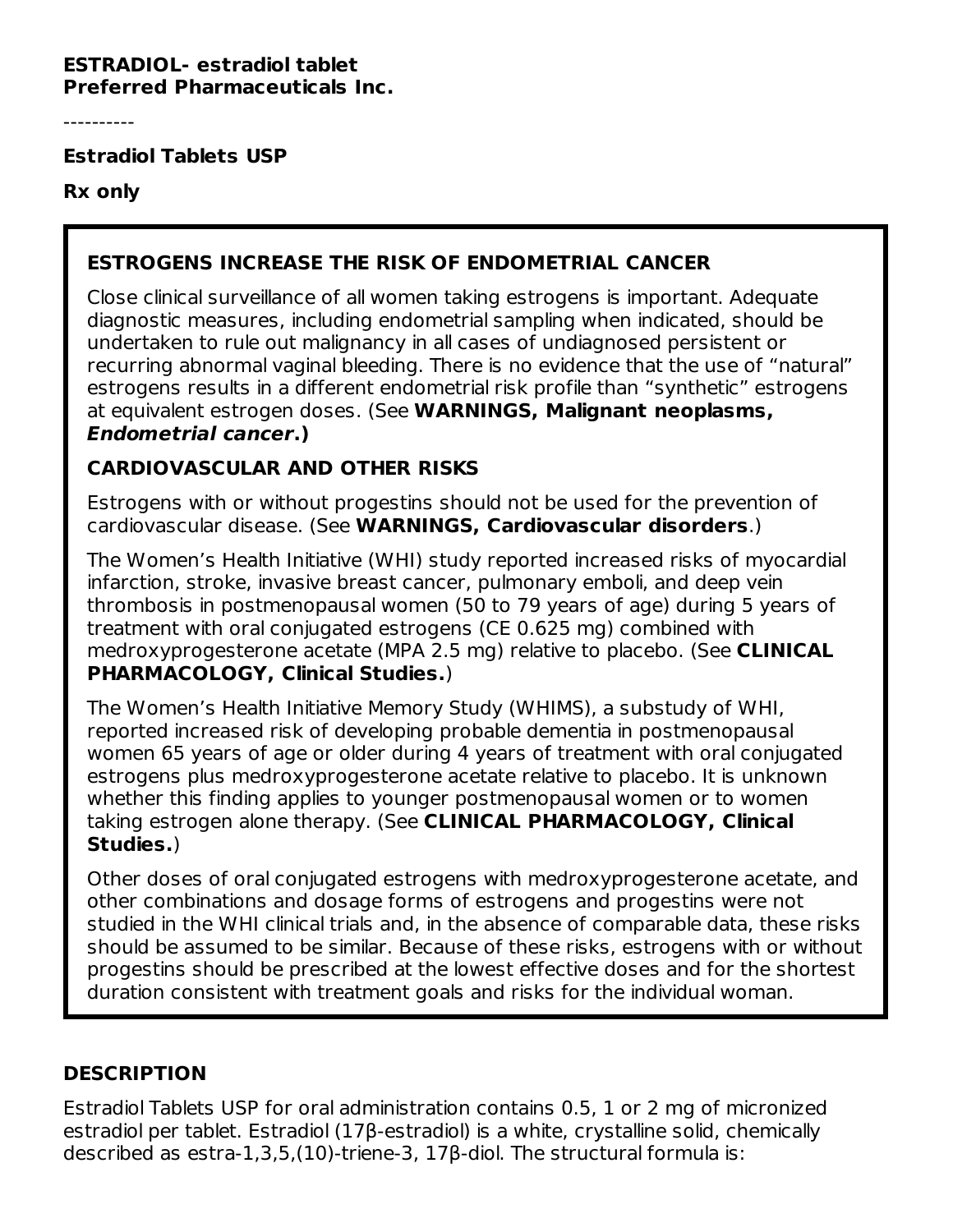

 $C_{18}H_{24}O_2$ Molecular Weight: 272.37

**Inactive Ingredients:** Colloidal silicon dioxide, corn starch, dibasic calcium phosphate, lactose monohydrate, magnesium stearate, and sodium starch glycolate. In addition, the 1 mg also contains FD&C blue no. 1 aluminum lake and D&C red no. 27 aluminum lake. The 2 mg also contains FD&C blue no. 1 aluminum lake and FD&C yellow no. 5 (tartrazine) aluminum lake.

## **CLINICAL PHARMACOLOGY**

Endogenous estrogens are largely responsible for the development and maintenance of the female reproductive system and secondary sexual characteristics. Although circulating estrogens exist in a dynamic equilibrium of metabolic interconversions, estradiol is the principal intracellular human estrogen and is substantially more potent than its metabolites, estrone and estriol at the receptor level.

The primary source of estrogen in normally cycling adult women is the ovarian follicle, which secretes 70 to 500 mcg of estradiol daily, depending on the phase of the menstrual cycle. After menopause, most endogenous estrogen is produced by conversion of androstenedione, secreted by the adrenal cortex, to estrone by peripheral tissues. Thus, estrone and the sulfate conjugated form, estrone sulfate, are the most abundant circulating estrogens in postmenopausal women.

Estrogens act through binding to nuclear receptors in estrogen-responsive tissues. To date, two estrogen receptors have been identified. These vary in proportion from tissue to tissue.

Circulating estrogens modulate the pituitary secretion of the gonadotropins, luteinizing hormone (LH) and follicle stimulating hormone (FSH), through a negative feedback mechanism. Estrogens act to reduce the elevated levels of these hormones seen in postmenopausal women.

#### **Pharmacokinetics**

#### **Distribution**

The distribution of exogenous estrogens is similar to that of endogenous estrogens. Estrogens are widely distributed in the body and are generally found in higher concentrations in the sex hormone target organs. Estrogens circulate in the blood largely bound to sex hormone binding globulin (SHBG) and albumin.

#### **Metabolism**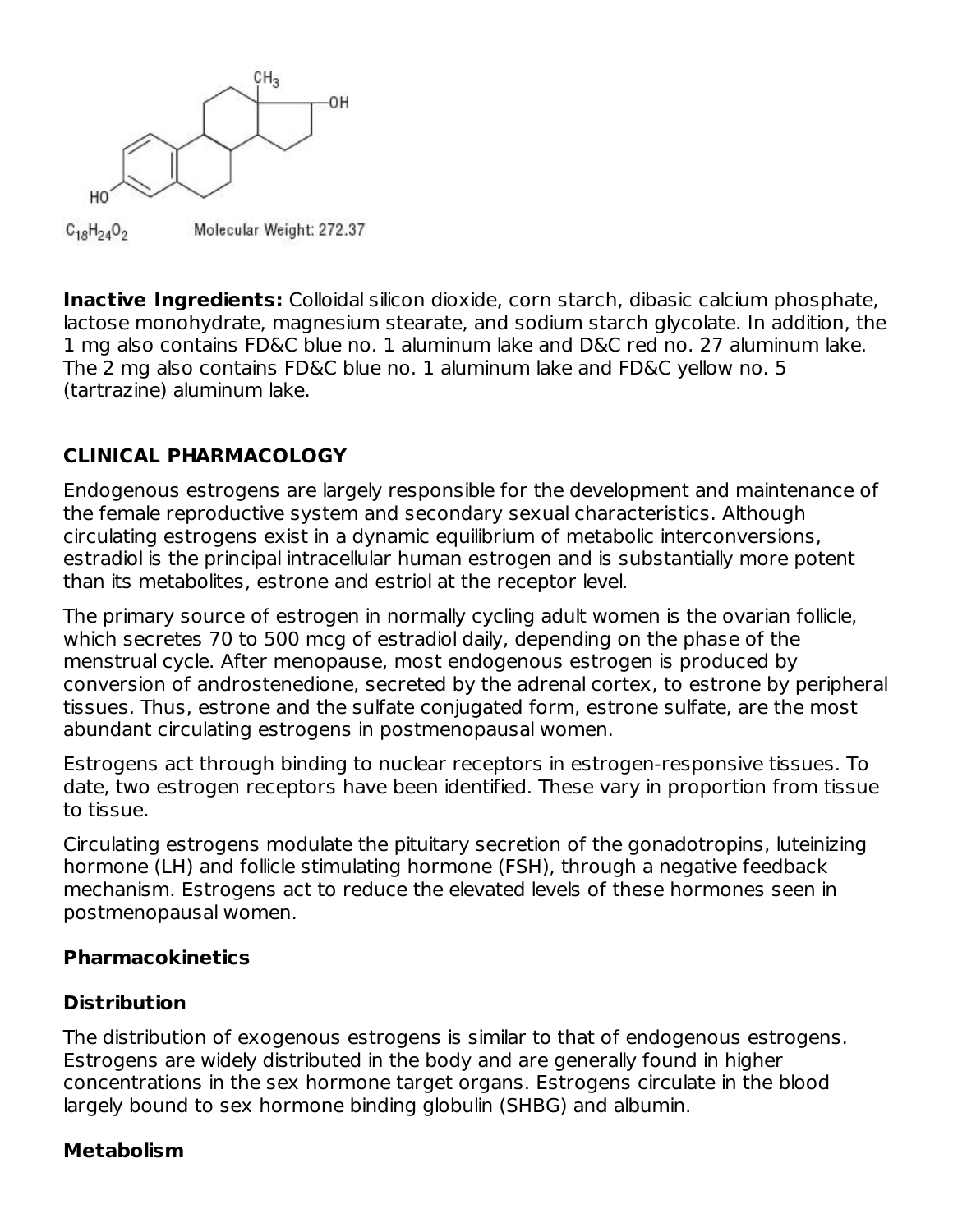Exogenous estrogens are metabolized in the same manner as endogenous estrogens. Circulating estrogens exist in a dynamic equilibrium of metabolic interconversions. These transformations take place mainly in the liver. Estradiol is converted reversibly to estrone, and both can be converted to estriol, which is the major urinary metabolite. Estrogens also undergo enterohepatic recirculation via sulfate and glucuronide conjugation in the liver, biliary secretion of conjugates into the intestine, and hydrolysis in the gut followed by reabsorption. In postmenopausal women, a significant proportion of the circulating estrogens exist as sulfate conjugates, especially estrone sulfate, which serves as a circulating reservoir for the formation of more active estrogens.

#### **Excretion**

Estradiol, estrone, and estriol are excreted in the urine along with glucuronide and sulfate conjugates.

## **Special Populations**

No pharmacokinetic studies were conducted in special populations, including patients with renal or hepatic impairment.

#### **Drug Interactions**

In vitro and in vivo studies have shown that estrogens are metabolized partially by cytochrome P450 3A4 (CYP3A4). Therefore, inducers or inhibitors of CYP3A4 may affect estrogen drug metabolism. Inducers of CYP3A4 such as St. John's Wort preparations (Hypericum perforatum), phenobarbital, carbamazepine, and rifampin may reduce plasma concentrations of estrogens, possibly resulting in a decrease in therapeutic effects and/or changes in the uterine bleeding profile. Inhibitors of CYP3A4 such as erythromycin, clarithromycin, ketoconazole, itraconazole, ritonavir and grapefruit juice may increase plasma concentrations of estrogens and may result in side effects.

## **Clinical Studies**

## **Osteoporosis**

Most prospective studies of efficacy for this indication have been carried out in white menopausal women, without stratification by other risk factors, and tend to show a universally salutary effect on bone.

The results of a two-year, randomized, placebo-controlled, double-blind, dose-ranging study have shown that treatment with 0.5 mg estradiol daily for 23 days (of a 28 day cycle) prevents vertebral bone mass loss in postmenopausal women. When estrogen therapy is discontinued, bone mass declines at a rate comparable to the immediate postmenopausal period. There is no evidence that estrogen replacement therapy restores bone mass to premenopausal levels.

#### **Women's Health Initiative Studies**

The Women's Health Initiative (WHI) enrolled a total of 27,000 predominantly healthy postmenopausal women to assess the risks and benefits of either the use of oral 0.625 mg conjugated estrogens (CE) per day alone or the use of oral 0.625 mg conjugated estrogens plus 2.5 mg medroxyprogesterone acetate (MPA) per day compared to placebo in the prevention of certain chronic diseases. The primary endpoint was the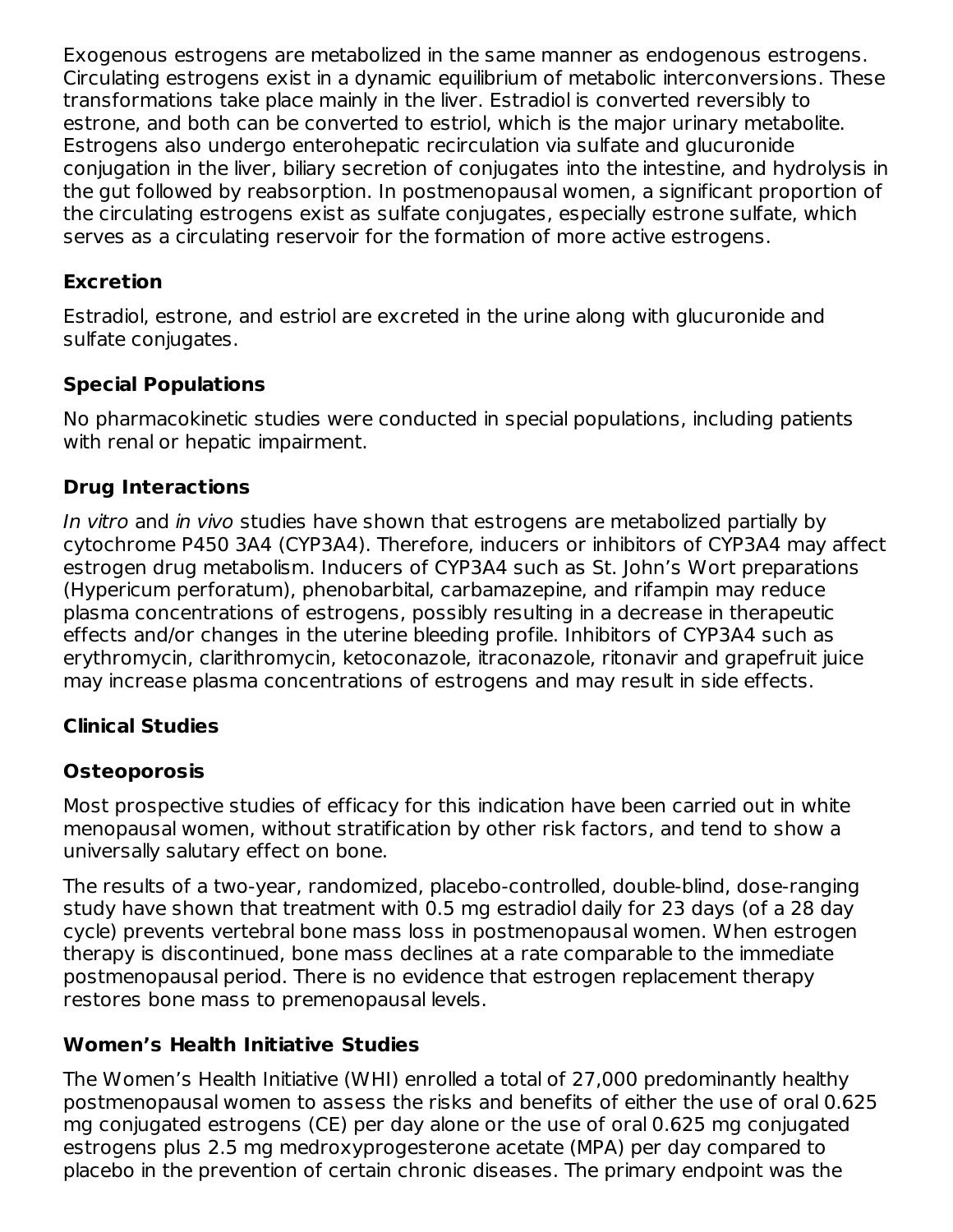incidence of coronary heart disease (CHD) (nonfatal myocardial infarction and CHD death), with invasive breast cancer as the primary adverse outcome studied. A "global index" included the earliest occurrence of CHD, invasive breast cancer, stroke, pulmonary embolism (PE), endometrial cancer, colorectal cancer, hip fracture, or death due to other cause. The study did not evaluate the effects of CE or CE/MPA on menopausal symptoms.

The CE/MPA substudy was stopped early because, according to the predefined stopping rule, the increased risk of breast cancer and cardiovascular events exceeded the specified benefits included in the "global index." Results of the CE/MPA substudy, which included 16,608 women (average age of 63 years, range 50 to 79; 83.9% White, 6.5% Black, 5.5% Hispanic), after an average follow-up of 5.2 years are presented in Table 1 below:

| Event <sup>3</sup>                                 | <b>Relative Risk</b><br>CE/MPA vs placebo<br>at 5.2 Years<br>(95% Cl*) | Placebo<br>$n = 8102$                          | CE/MPA<br>$n = 8506$       |
|----------------------------------------------------|------------------------------------------------------------------------|------------------------------------------------|----------------------------|
|                                                    |                                                                        | Absolute Risk per 10,000<br><b>Women-Years</b> |                            |
| <b>CHD</b> events<br>Non-fatal MI<br>CHD death     | $1.29$ (1.02 to 1.63)<br>1.32 (1.02 to 1.72)<br>1.18 (0.70 to 1.97)    | 30<br>23<br>6                                  | 37<br>30<br>$\overline{7}$ |
| Invasive breast cancer <sup>2</sup>                | 1.26 $(1.00 \text{ to } 1.59)$                                         | 30                                             | 38                         |
| Stroke                                             | $1.41$ (1.07 to 1.85)                                                  | 21                                             | 29                         |
| Pulmonary embolism                                 | 2.13 (1.39 to 3.25)                                                    | 8                                              | 16                         |
| Colorectal cancer                                  | $0.63$ (0.43 to 0.92)                                                  | 16                                             | 10                         |
| Endometrial cancer                                 | $0.83$ (0.47 to 1.47)                                                  | 6                                              | 5                          |
| Hip fracture                                       | $0.66$ (0.45 to 0.98)                                                  | 15                                             | 10                         |
| Death due to causes other than the<br>events above | $0.92$ (0.74 to 1.14)                                                  | 40                                             | 37                         |
| Global Index <sup>3</sup>                          | 1.15 $(1.03 \text{ to } 1.28)$                                         | 151                                            | 170                        |
| Deep vein thrombosis <sup>4</sup>                  | 2.07 (1.49 to 2.87)                                                    | 13                                             | 26                         |
|                                                    |                                                                        |                                                |                            |

#### **Table 1: RELATIVE AND ABSOLUTE RISK SEEN IN THE CE/MPA SUBSTUDY OF**  $WHI<sup>1</sup>$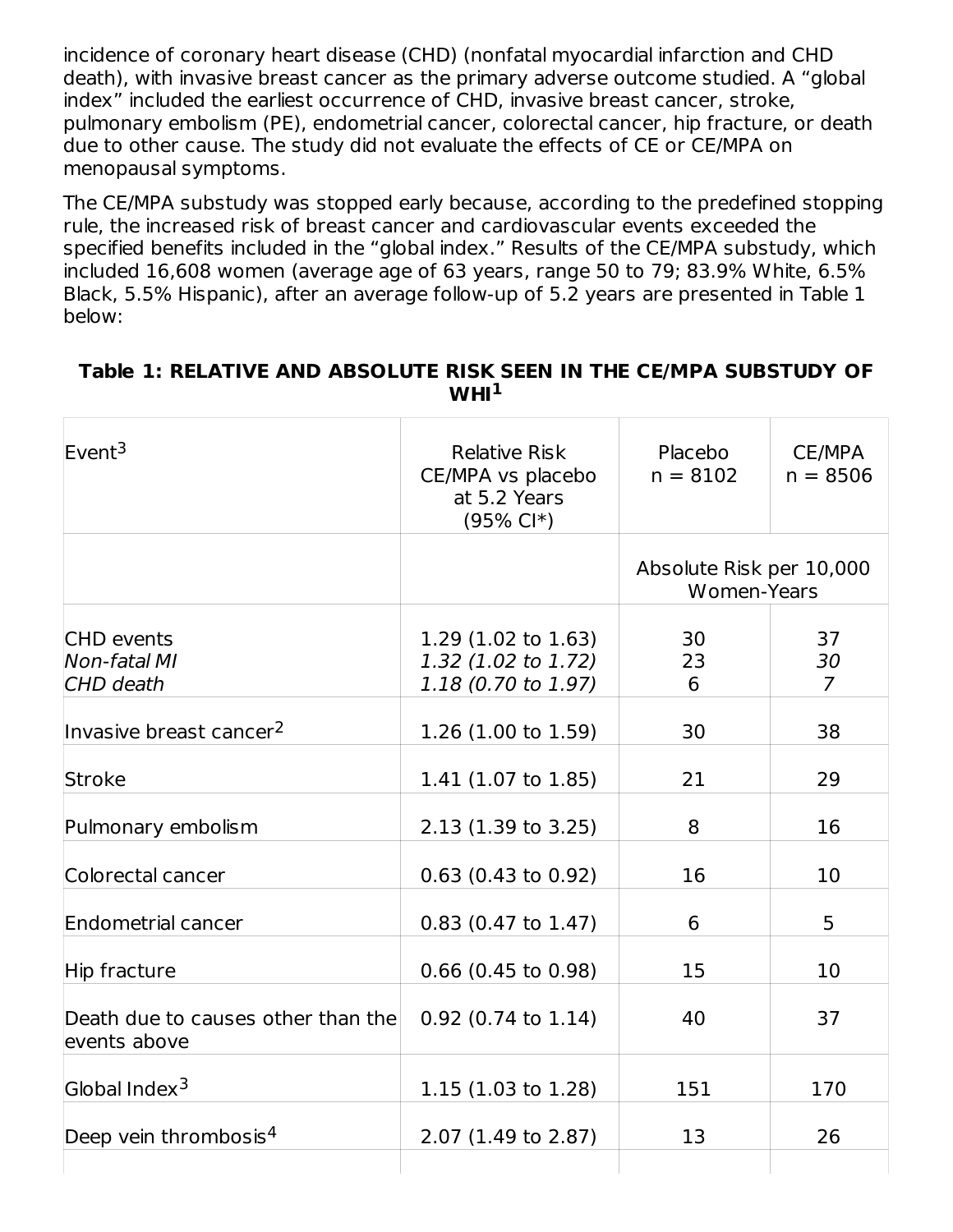| Vertebral fractures <sup>4</sup>                                                      | $0.66$ (0.44 to 0.98)         | 15  | Q   |  |
|---------------------------------------------------------------------------------------|-------------------------------|-----|-----|--|
| Other osteoporotic fractures <sup>4</sup>                                             | $0.77(0.69 \text{ to } 0.86)$ | 170 | 131 |  |
| * nominal confidence intervals unadjusted for multiple looks and multiple comparisons |                               |     |     |  |

- 1. adapted from JAMA, 2002; 288:321-333
- 2. includes metastatic and non-metastatic breast cancer with the exception of in situ breast cancer
- 3. a subset of the events was combined in a "global index", defined as the earliest occurrence of CHD events, invasive breast cancer, stroke, pulmonary embolism, endometrial cancer, colorectal cancer, hip fracture, or death due to other causes
- 4. not included in Global Index

For those outcomes included in the "global index," the absolute excess risks per 10,000 women-years in the group treated with CE/MPA were 7 more CHD events, 8 more strokes, 8 more PEs, and 8 more invasive breast cancers, while the absolute risk reductions per 10,000 women-years were 6 fewer colorectal cancers and 5 fewer hip fractures. The absolute excess risk of events included in the "global index" was 19 per 10,000 women-years. There was no difference between the groups in terms of allcause mortality. (See **BOXED WARNINGS, WARNINGS,** and **PRECAUTIONS**.)

#### **Women's Health Initiative Memory Study**

The Women's Health Initiative Memory Study (WHIMS), a substudy of WHI, enrolled 4,532 predominantly healthy postmenopausal women 65 years of age and older (47% were age 65 to 69 years, 35% were 70 to 74 years, and 18% were 75 years of age and older) to evaluate the effects of CE/MPA (0.625 mg conjugated estrogens plus 2.5 mg medroxyprogesterone acetate) on the incidence of probable dementia (primary outcome) compared with placebo.

After an average follow-up of 4 years, 40 women in the estrogen/progestin group (45 per 10,000 women-years) and 21 in the placebo group (22 per 10,000 women-years) were diagnosed with probable dementia. The relative risk of probable dementia in the hormone therapy group was 2.05 (95% CI, 1.21 to 3.48) compared to placebo. Differences between groups became apparent in the first year of treatment. It is unknown whether these findings apply to younger postmenopausal women. (See **BOXED WARNING** and **WARNINGS, Dementia**.)

## **INDICATIONS AND USAGE**

Estradiol Tablets USP are indicated in the:

- 1. Treatment of moderate to severe vasomotor symptoms associated with the menopause.
- 2. Treatment of moderate to severe symptoms of vulvar and vaginal atrophy associated with the menopause. When prescribing solely for the treatment of symptoms of vulvar and vaginal atrophy, topical vaginal products should be considered.
- 3. Treatment of hypoestrogenism due to hypogonadism, castration or primary ovarian failure.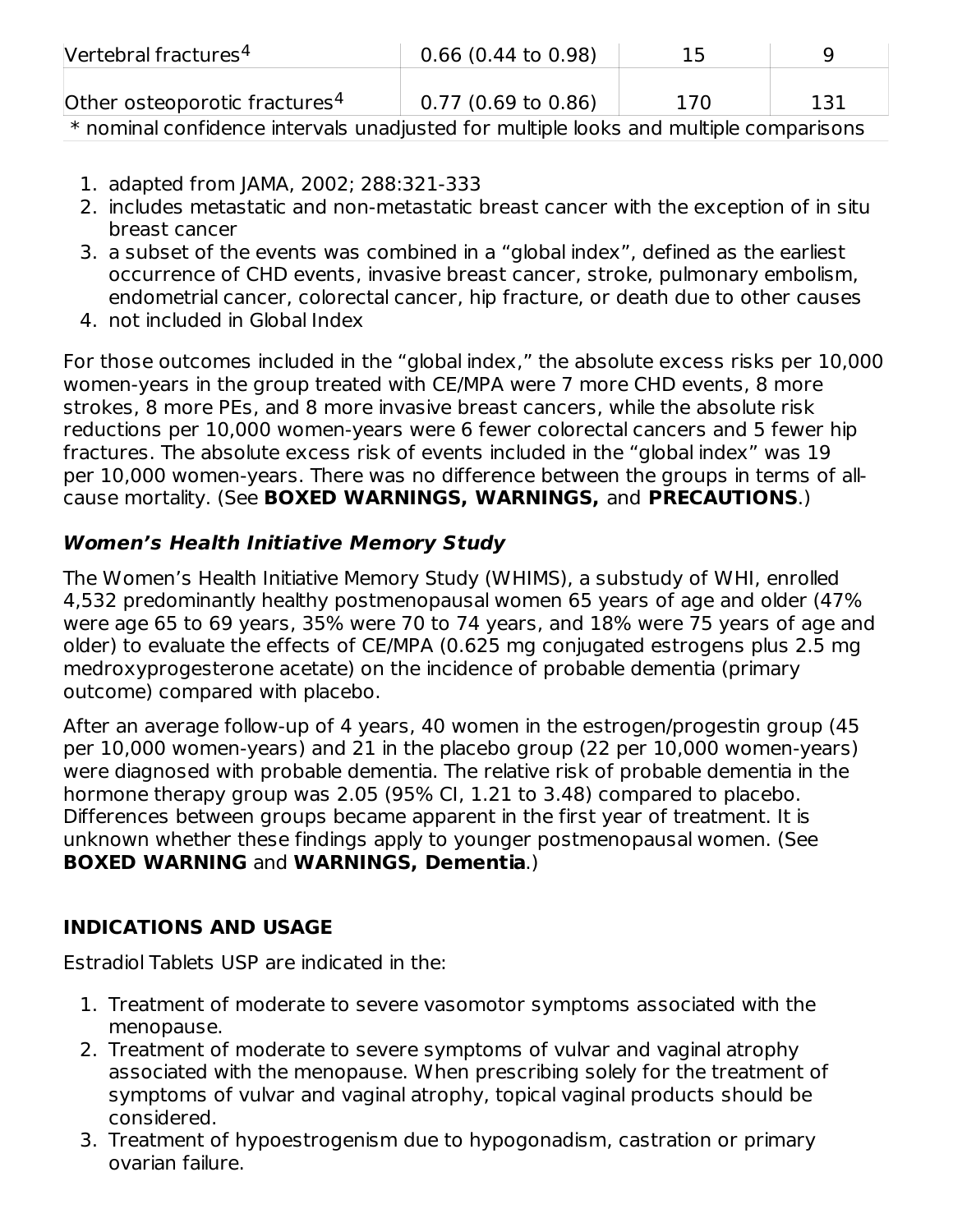- 4. Treatment of breast cancer (for palliation only) in appropriately selected women and men with metastatic disease.
- 5. Treatment of advanced androgen-dependent carcinoma of the prostate (for palliation only).
- 6. Prevention of osteoporosis. When prescribing solely for the prevention of postmenopausal osteoporosis, therapy should only be considered for women at significant risk of osteoporosis and for whom non-estrogen medications are not considered to be appropriate. (See **CLINICAL PHARMACOLOGY**, **Clinical Studies**.)

The mainstays for decreasing the risk of postmenopausal osteoporosis are weight bearing exercise, adequate calcium and vitamin D intake, and when indicated, pharmacologic therapy. Postmenopausal women require an average of 1500 mg/day of elemental calcium. Therefore, when not contraindicated, calcium supplementation may be helpful for women with suboptimal dietary intake. Vitamin D supplementation of 400 to 800 IU/day may also be required to ensure adequate daily intake in postmenopausal women.

## **CONTRAINDICATIONS**

Estrogens should not be used in individuals with any of the following conditions:

- 1. Undiagnosed abnormal genital bleeding.
- 2. Known, suspected or history of cancer of the breast except in appropriately selected patients being treated for metastatic disease.
- 3. Known or suspected estrogen-dependent neoplasia.
- 4. Active deep vein thrombosis, pulmonary embolism or history of these conditions.
- 5. Active or recent (e.g., within the past year) arterial thromboembolic disease (e.g., stroke, myocardial infarction.
- 6. Liver dysfunction or disease.
- 7. Estradiol Tablets USP should not be used in patients with known hypersensitivity to its ingredients. Estradiol Tablets USP, 2 mg, contain FD&C Yellow No. 5 (tartrazine) which may cause allergic-type reactions (including bronchial asthma) in certain susceptible individuals. Although the overall incidence of FD&C Yellow No. 5 (tartrazine) sensitivity in the general population is low, it is frequently seen in patients who also have aspirin hypersensitivity.
- 8. Known or suspected pregnancy. There is no indication for estradiol tablets in pregnancy. There appears to be little or no increased risk of birth defects in children born to women who have used estrogens and progestins from oral contraceptives inadvertently during early pregnancy. (See **PRECAUTIONS**.)

#### **WARNINGS**

## See **BOXED WARNINGS.**

# **1. Cardiovascular disorders.**

Estrogen and estrogen/progestin therapy has been associated with an increased risk of cardiovascular events such as myocardial infarction and stroke, as well as venous thrombosis and pulmonary embolism (venous thromboembolism or VTE). Should any of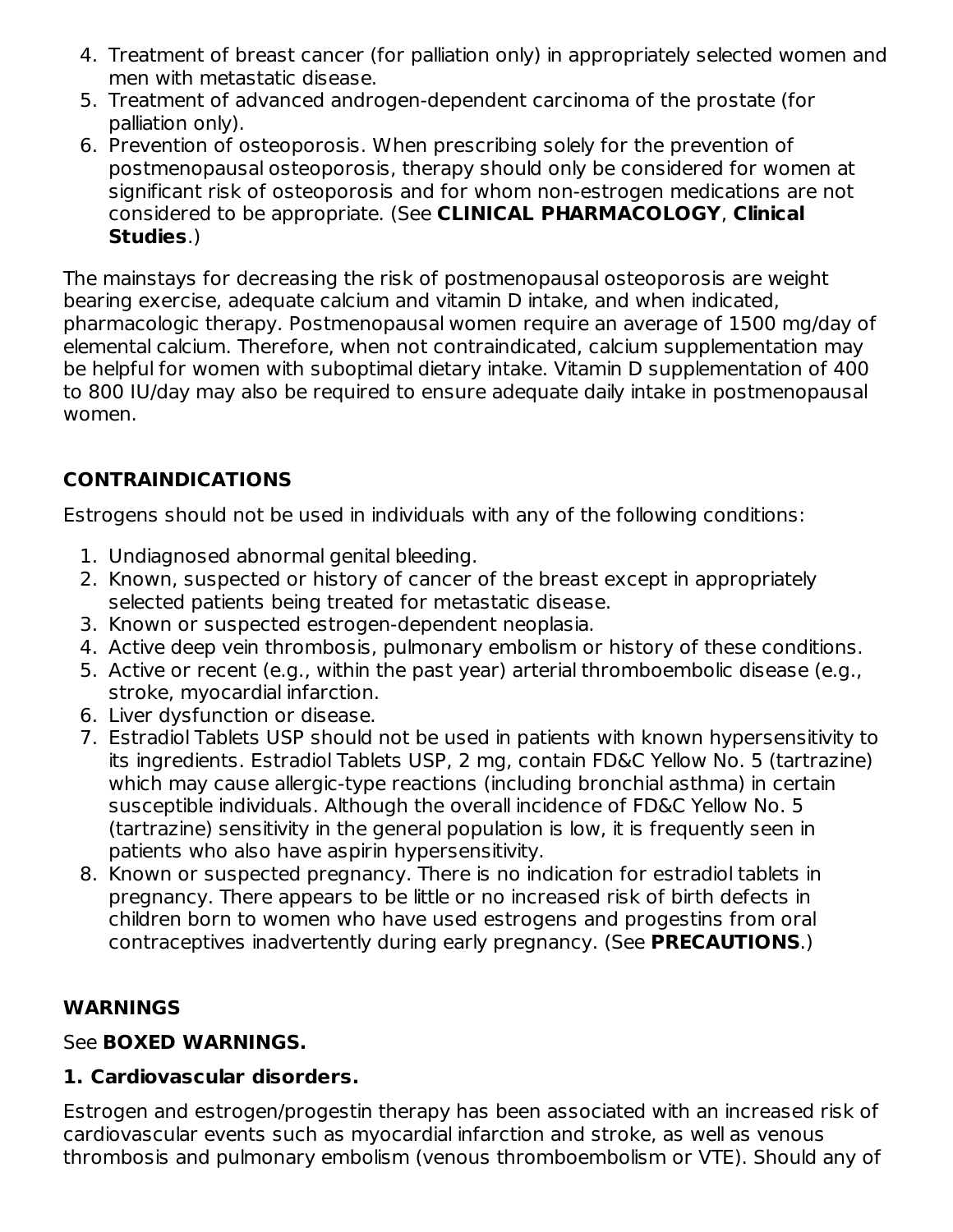these occur or be suspected, estrogens should be discontinued immediately.

Risk factors for arterial vascular disease (e.g., hypertension, diabetes mellitus, tobacco use, hypercholesterolemia, and obesity) and/or venous thromboembolism (e.g., personal history or family history of VTE, obesity, and systemic lupus erythematosus) should be managed appropriately.

#### a. Coronary heart disease and stroke

In the Women's Health Initiative (WHI) study, an increase in the number of myocardial infarctions and strokes has been observed in women receiving CE compared to placebo. These observations are preliminary, and the study is continuing. (See **CLINICAL PHARMACOLOGY, Clinical Studies**.)

In the CE/MPA substudy of WHI, an increased risk of coronary heart disease (CHD) events (defined as nonfatal myocardial infarction and CHD death) was observed in women receiving CE/MPA compared to women receiving placebo (37 vs 30 per 10,000 women-years). The increase in risk was observed in year one and persisted.

In the same substudy of WHI, an increased risk of stroke was observed in women receiving CE/MPA compared to women receiving placebo (29 vs 21 per 10,000 womenyears). The increase in risk was observed after the first year and persisted.

In postmenopausal women with documented heart disease ( $n = 2,763$ , average age 66.7 years) a controlled clinical trial of secondary prevention of cardiovascular disease (Heart and Estrogen/Progestin Replacement Study; HERS) treatment with CE/MPA (0.625 mg/2.5 mg per day) demonstrated no cardiovascular benefit. During an average follow-up of 4.1 years, treatment with CE/MPA did not reduce the overall rate of CHD events in postmenopausal women with established coronary heart disease. There were more CHD events in the CE/MPA-treated group than in the placebo group in year 1, but not during the subsequent years. Two thousand three hundred and twenty one women from the original HERS trial agreed to participate in an open label extension of HERS, HERS II. Average follow-up in HERS II was an additional 2.7 years, for a total of 6.8 years overall. Rates of CHD events were comparable among women in the CE/MPA group and the placebo group in HERS, HERS II, and overall.

Large doses of estrogen (5 mg conjugated estrogens per day), comparable to those used to treat cancer of the prostate and breast, have been shown in a large prospective clinical trial in men to increase the risks of nonfatal myocardial infarction, pulmonary embolism, and thrombophlebitis.

#### b. Venous thromboembolism (VTE)

In the Women's Health Initiative (WHI) study, an increase in VTE has been observed in women receiving CE compared to placebo. These observations are preliminary, and the study is continuing. (See **CLINICAL PHARMACOLOGY, Clinical Studies**.)

In the CE/MPA substudy of WHI, a 2‑fold greater rate of VTE, including deep venous thrombosis and pulmonary embolism, was observed in women receiving CE/MPA compared to women receiving placebo. The rate of VTE was 34 per 10,000 women-years in the CE/MPA group compared to 16 per 10,000 women-years in the placebo group. The increase in VTE risk was observed during the first year and persisted.

If feasible, estrogens should be discontinued at least 4 to 6 weeks before surgery of the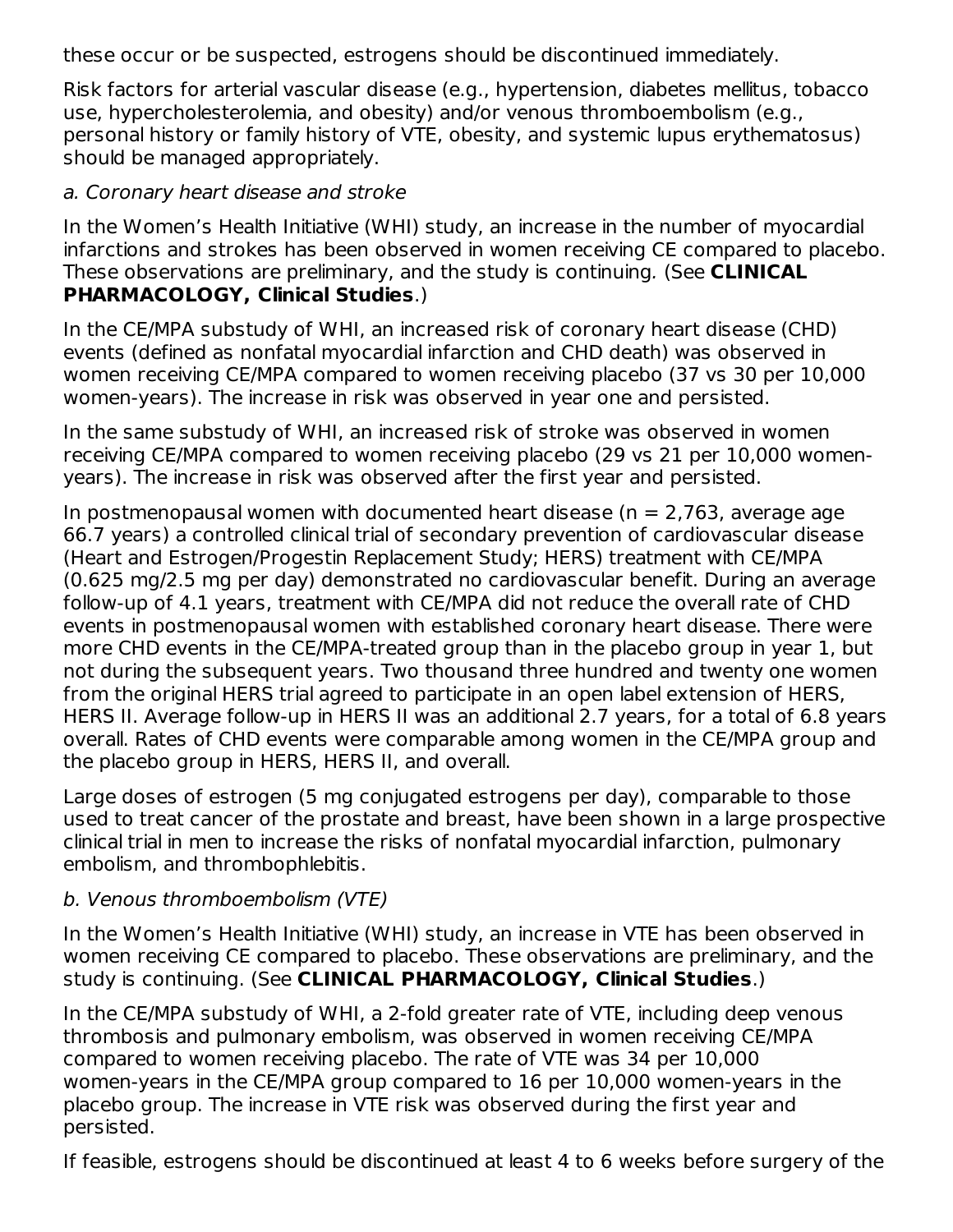type associated with an increased risk of thromboembolism, or during periods of prolonged immobilization.

#### **2. Malignant neoplasms**

#### a. Endometrial cancer

The use of unopposed estrogens in women with intact uteri has been associated with an increased risk of endometrial cancer. The reported endometrial cancer risk among unopposed estrogen users is about 2- to 12- fold greater than in non-users, and appears dependent on duration of treatment and on estrogen dose. Most studies show no significant increased risk associated with use of estrogens for less than one year. The greatest risk appears associated with prolonged use—with increased risks of 15- to 24-fold for five to ten years or more—and this risk persists for 8 to over 15 years after estrogen therapy is discontinued.

Clinical surveillance of all women taking estrogen/progestin combinations is important (see **PRECAUTIONS**). Adequate diagnostic measures, including endometrial sampling when indicated, should be undertaken to rule out malignancy in all cases of undiagnosed persistent or recurring abnormal vaginal bleeding. There is no evidence that the use of natural estrogens results in a different endometrial risk profile than synthetic estrogens of equivalent estrogen dose. Adding a progestin to estrogen therapy has been shown to reduce the risk of endometrial hyperplasia, which may be a precursor to endometrial cancer.

#### b. Breast cancer

The use of estrogens and progestins by postmenopausal women has been reported to increase the risk of breast cancer. The most important randomized clinical trial providing information about this issue is the Women's Health Initiative (WHI) substudy of CE/MPA (see **CLINICAL PHARMACOLOGY**, **Clinical Studies**). The results from observational studies are generally consistent with those of the WHI clinical trial and report no significant variation in the risk of breast cancer among different estrogens or progestins, doses, or routes of administration.

The CE/MPA substudy of WHI reported an increased risk of breast cancer in women who took CE/MPA for a mean follow-up of 5.6 years. Observational studies have also reported an increased risk for estrogen/progestin combination therapy, and a smaller increased risk for estrogen alone therapy, after several years of use. In the WHI trial and from observational studies, the excess risk increased with duration of use. From observational studies, the risk appeared to return to baseline in about five years after stopping treatment. In addition, observational studies suggest that the risk of breast cancer was greater, and became apparent earlier, with estrogen/progestin combination therapy as compared to estrogen alone therapy.

In the CE/MPA substudy, 26% of the women reported prior use of estrogen alone and/or estrogen/progestin combination hormone therapy. After a mean follow-up of 5.6 years during the clinical trial, the overall relative risk of invasive breast cancer was 1.24 (95% confidence interval 1.01 to 1.54), and the overall absolute risk was 41 vs 33 cases per 10,000 women-years, for CE/MPA compared with placebo. Among women who reported prior use of hormone therapy, the relative risk of invasive breast cancer was 1.86, and the absolute risk was 46 vs 25 cases per 10,000 women-years, for CE/MPA compared with placebo. Among women who reported no prior use of hormone therapy, the relative risk of invasive breast cancer was 1.09, and the absolute risk was 40 vs 36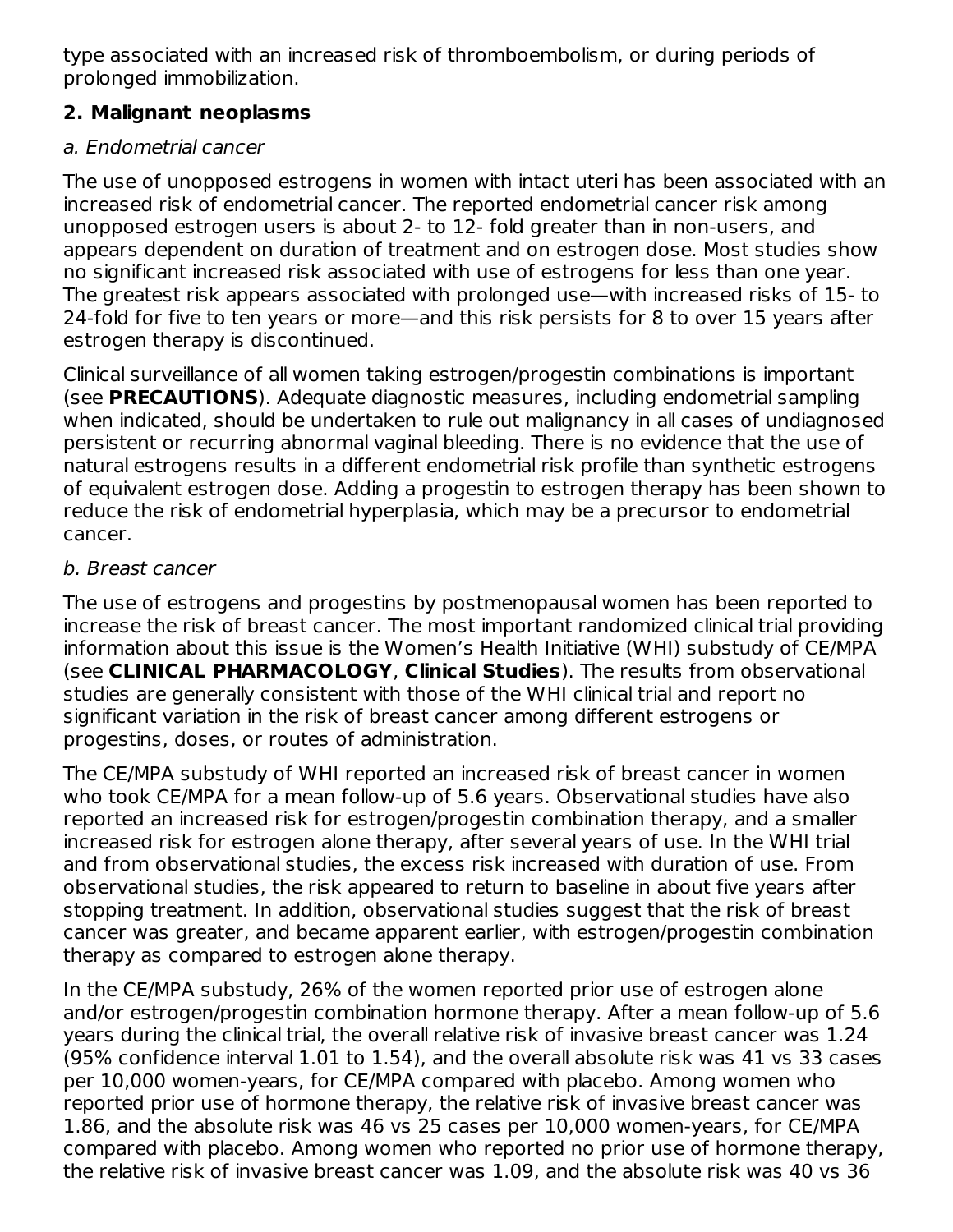cases per 10,000 women-years for CE/MPA compared with placebo. In the same substudy, invasive breast cancers were larger and diagnosed at a more advanced stage in the CE/MPA group compared with the placebo group. Metastatic disease was rare with no apparent difference between the two groups. Other prognostic factors such as histologic subtype, grade and hormone receptor status did not differ between the groups.

The use of estrogen plus progestin has been reported to result in an increase in abnormal mammograms requiring further evaluation. All women should receive yearly breast examinations by a healthcare provider and perform monthly breast selfexaminations. In addition, mammography examinations should be scheduled based on patient age, risk factors, and prior mammogram results.

#### c. Ovarian cancer

The WHI estrogen plus progestin substudy reported a statistically non-significant increased risk of ovarian cancer. After an average follow-up of 5.6 years, the relative risk for ovarian cancer for CE plus MPA versus placebo was 1.58 (95 percent CI, 0.77 to 3.24). The absolute risk for CE plus MPA versus placebo was 4 versus 3 cases per 10,000 women-years.

A meta-analysis of 17 prospective and 35 retrospective epidemiology studies found that women who used hormonal therapy for menopausal symptoms had an increased risk for ovarian cancer. The primary analysis, using case-control comparisons, included 12,110 cancer cases from the 17 prospective studies. The relative risks associated with current use of hormonal therapy was 1.41 (95% confidence interval [CI] 1.32 to 1.50); there was no difference in the risk estimates by duration of the exposure (less than 5 years [median of 3 years] vs. greater than 5 years [median of 10 years] of use before the cancer diagnosis). The relative risk associated with combined current and recent use (discontinued use within 5 years before cancer diagnosis) was 1.37 (95% CI 1.27 to 1.48), and the elevated risk was significant for both estrogen-alone and estrogen plus progestin products. The exact duration of hormone therapy use associated with an increased risk of ovarian cancer, however, is unknown.

# **3. Dementia**

In the Women's Health Initiative Memory Study (WHIMS), 4,532 generally healthy postmenopausal women 65 years of age and older were studied, of whom 35% were 70 to 74 years of age and 18% were 75 or older. After an average follow-up of 4 years, 40 women being treated with CE/MPA  $(1.8\% , n = 2.229)$  and 21 women in the placebo group (0.9%,  $n = 2,303$ ) received diagnoses of probable dementia. The relative risk for CE/MPA versus placebo was 2.05 (95% confidence interval 1.21 to 3.48), and was similar for women with and without histories of menopausal hormone use before WHIMS. The absolute risk of probable dementia for CE/MPA versus placebo was 45 versus 22 cases per 10,000 women-years, and the absolute excess risk for CE/MPA was 23 cases per 10,000 women-years. It is unknown whether these findings apply to younger postmenopausal women. (See **CLINICAL PHARMACOLOGY, Clinical Studies** and **PRECAUTIONS, Geriatric Use**.**)**

It is unknown whether these findings apply to estrogen alone therapy.

# **4. Gallbladder disease**

A 2- to 4-fold increase in the risk of gallbladder disease requiring surgery in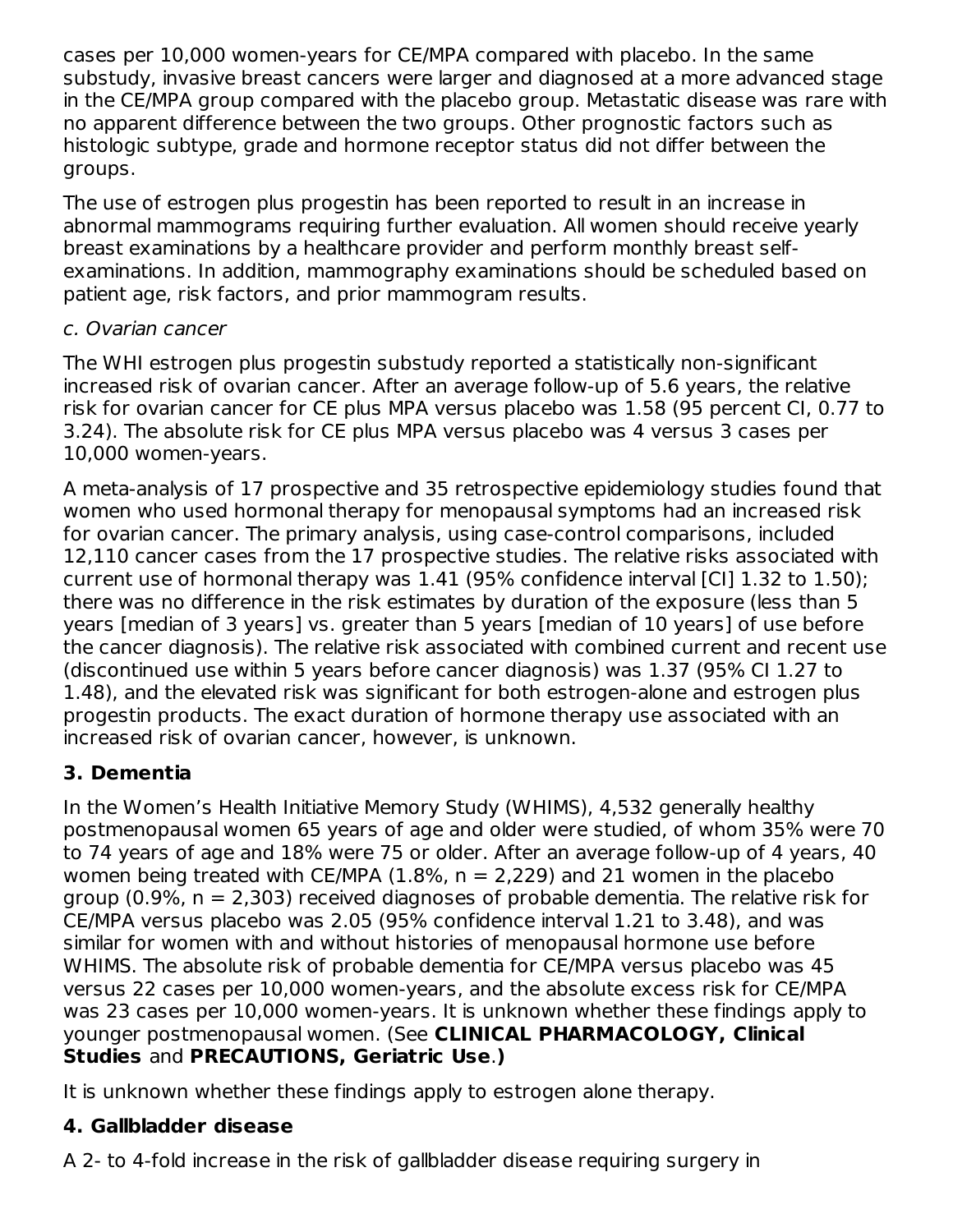postmenopausal women receiving estrogens has been reported.

#### **5. Hypercalcemia**

Estrogen administration may lead to severe hypercalcemia in patients with breast cancer and bone metastases. If hypercalcemia occurs, use of the drug should be stopped and appropriate measures taken to reduce the serum calcium level.

## **6. Visual abnormalities**

Retinal vascular thrombosis has been reported in patients receiving estrogens. Discontinue medication pending examination if there is sudden partial or complete loss of vision, or a sudden onset of proptosis, diplopia or migraine. If examination reveals papilledema or retinal vascular lesions, estrogens should be permanently discontinued.

# **PRECAUTIONS**

This product contains FD&C Yellow No. 5 (tartrazine) which may cause allergic-type reactions (including bronchial asthma) in certain susceptible persons. Although the overall incidence of FD&C Yellow No. 5 (tartrazine) sensitivity in the general population is low, it is frequently seen in patients who also have aspirin hypersensitivity.

# **A. General**

# **1. Addition of a progestin when a woman has not had a hysterectomy**

Studies of the addition of a progestin for 10 or more days of a cycle of estrogen administration, or daily with estrogen in a continuous regimen, have reported a lowered incidence of endometrial hyperplasia than would be induced by estrogen treatment alone. Endometrial hyperplasia may be a precursor to endometrial cancer.

There are, however, possible risks which may be associated with the use of progestins with estrogens compared to estrogen-alone regimens. These include a possible increased risk of breast cancer.

# **2. Elevated blood pressure**

In a small number of case reports, substantial increases in blood pressure have been attributed to idiosyncratic reactions to estrogens. In a large, randomized, placebocontrolled clinical trial, a generalized effect of estrogens on blood pressure was not seen. Blood pressure should be monitored at regular intervals with estrogen use.

# **3. Hypertriglyceridemia**

In patients with pre-existing hypertriglyceridemia, estrogen therapy may be associated with elevations of plasma triglycerides leading to pancreatitis and other complications.

# **4. Impaired liver function and past history of cholestatic jaundice**

Estrogens may be poorly metabolized in patients with impaired liver function. For patients with a history of cholestatic jaundice associated with past estrogen use or with pregnancy, caution should be exercised and in the case of recurrence, medication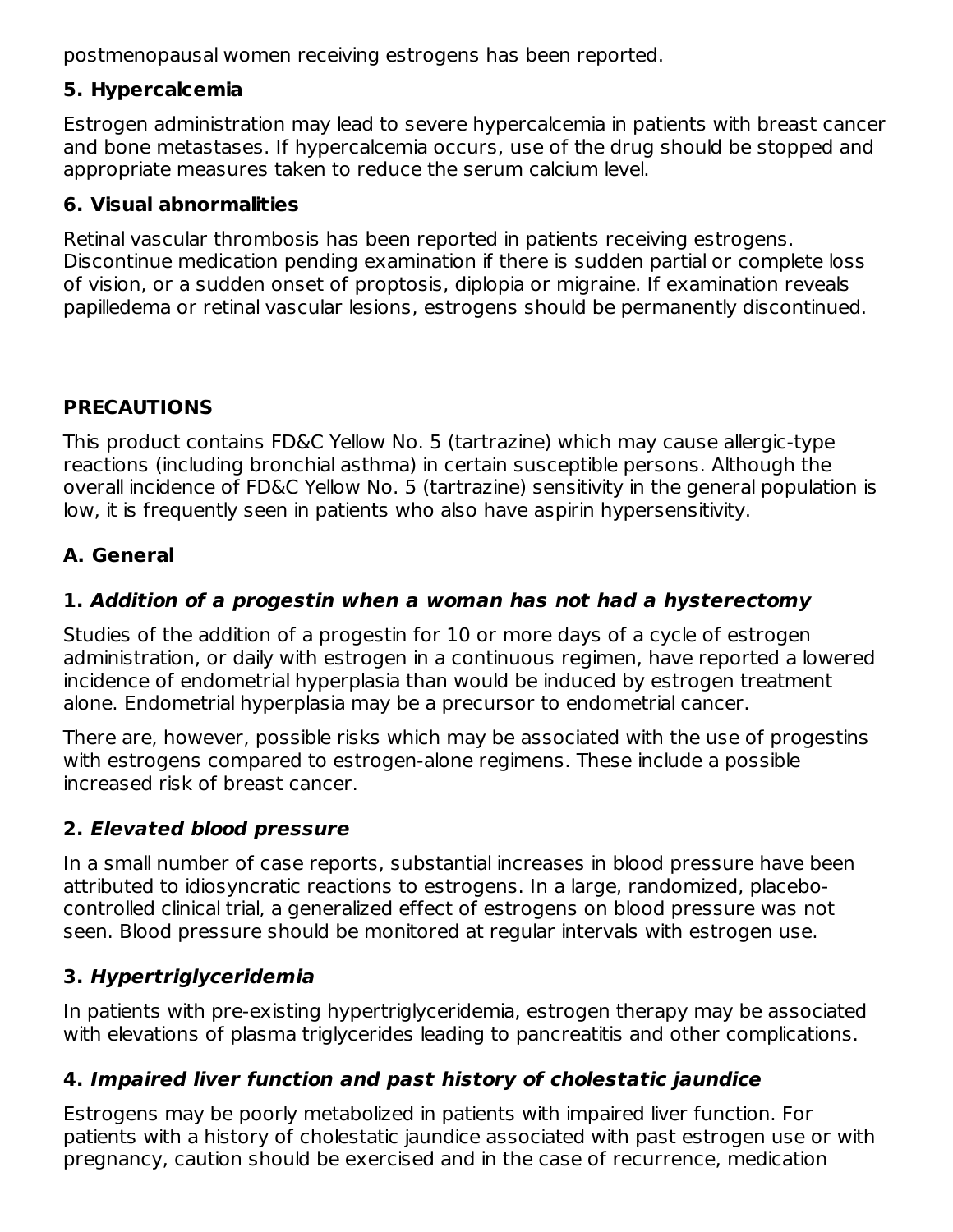should be discontinued.

#### **5. Hypothyroidism**

Estrogen administration leads to increased thyroid-binding globulin (TBG) levels. Patients with normal thyroid function can compensate for the increased TBG by making more thyroid hormone, thus maintaining free T $_4$  and T $_3$  serum concentrations in the normal range. Patients dependent on thyroid hormone replacement therapy who are also receiving estrogens may require increased doses of their thyroid replacement therapy. These patients should have their thyroid function monitored in order to maintain their free thyroid hormone levels in an acceptable range.

#### **6. Fluid retention**

Because estrogens may cause some degree of fluid retention, patients with conditions that might be influenced by this factor, such as asthma, epilepsy, migraine, and cardiac or renal dysfunction, warrant careful observation when estrogens are prescribed.

## **7. Hypocalcemia**

Estrogens should be used with caution in individuals with severe hypocalcemia.

#### **8. Exacerbation of endometriosis**

Endometriosis may be exacerbated with administration of estrogens. A few cases of malignant transformation of residual endometrial implants have been reported in women treated post-hysterectomy with estrogen alone therapy. For patients known to have residual endometriosis post-hysterectomy, the addition of progestin should be considered.

#### **9. Exacerbation of other conditions**

Estrogens may cause an exacerbation of asthma, diabetes mellitus, epilepsy, migraine or porphyria, systemic lupus erythematosus, and hepatic hemangiomas and should be used with caution in women with these conditions.

Estradiol tablets USP, 2 mg, contain FD&C Yellow No. 5 (tartrazine) which may cause allergic-type reactions (including bronchial asthma) in certain susceptible individuals. Although the overall incidence of FD&C Yellow No. 5 (tartrazine) sensitivity in the general population is low, it is frequently seen in patients who also have aspirin hypersensitivity.

## **B. Patient Information**

Physicians are advised to discuss the PATIENT INFORMATION leaflet with patients for whom they prescribe estradiol tablets.

# **C. Laboratory Tests**

Estrogen administration should be initiated at the lowest dose approved for the indication and then guided by clinical response rather than by serum hormone levels (e.g., estradiol, FSH). (See **DOSAGE AND ADMINISTRATION** section.)

# **D. Drug/Laboratory Test Interactions**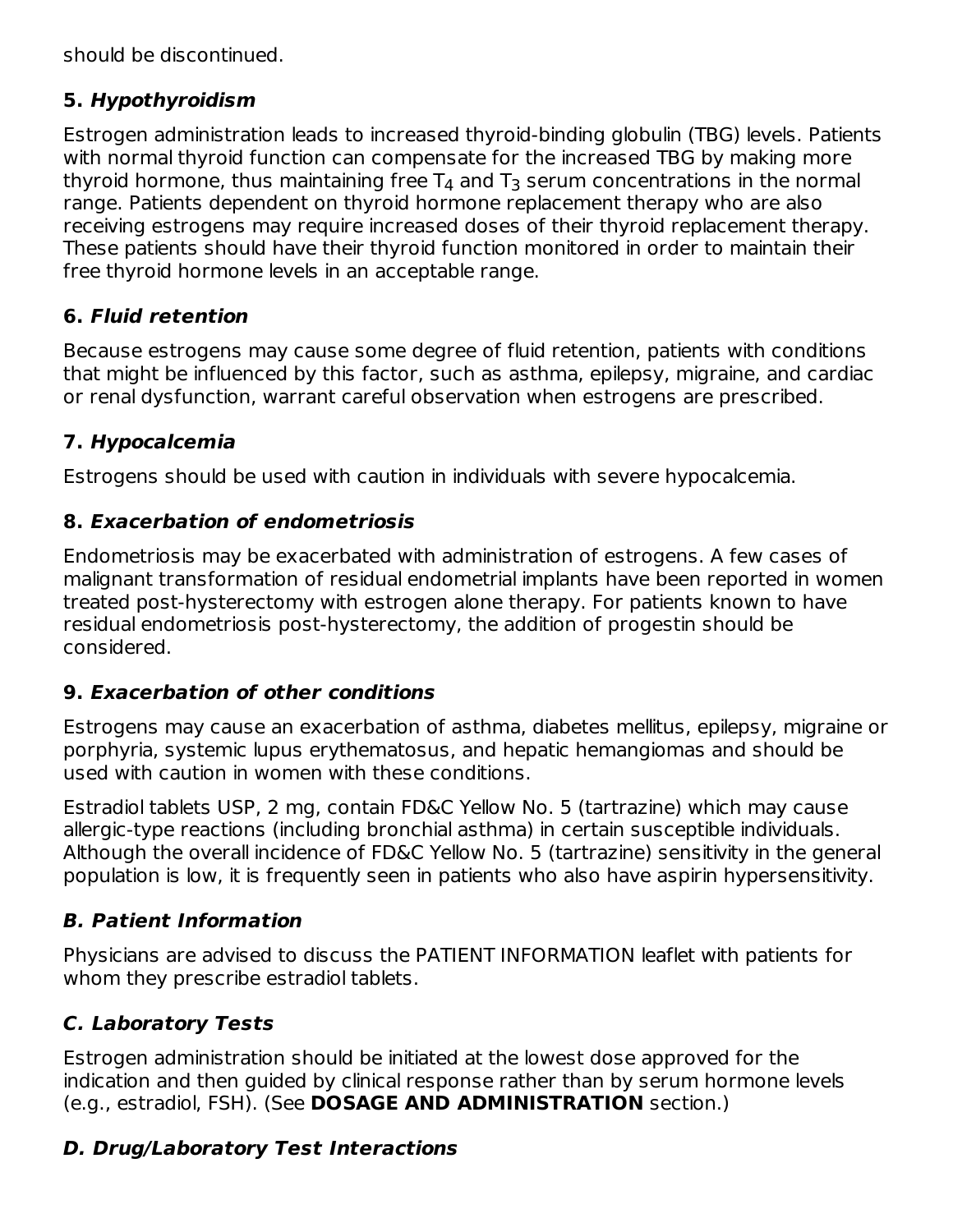- 1. Accelerated prothrombin time, partial thromboplastin time, and platelet aggregation time; increased platelet count; increased factors II, VII antigen, VIII antigen, VIII coagulant activity, IX, X, XII, VII-X complex, II-VII-X complex, and betathromboglobulin; decreased levels of anti-factor Xa and antithrombin III, decreased antithrombin III activity; increased levels of fibrinogen and fibrinogen activity; increased plasminogen antigen and activity.
- 2. Increased thyroid-binding globulin (TBG) leading to increased circulating total thyroid hormone, as measured by protein-bound iodine (PBI),  ${\sf T}_4$  levels (by column or by radioimmunoassay) or T $_3$  levels by radioimmunoassay. T $_3$  resin uptake is decreased, reflecting the elevated TBG. Free T<sub>4</sub> and free T<sub>3</sub> concentrations are unaltered. Patients on thyroid replacement therapy may require higher doses of thyroid hormone.
- 3. Other binding proteins may be elevated in serum, i.e., corticosteroid binding globulin (CBG), sex hormone-binding globulin (SHBG), leading to increased circulating corticosteroids and sex steroids, respectively. Free hormone concentrations may be decreased. Other plasma proteins may be increased (angiotensinogen/renin substrate, alpha-1-antitrypsin, ceruloplasmin).
- 4. Increased plasma HDL and  $HDL<sub>2</sub>$  subfraction concentrations, reduced LDL cholesterol concentration, increased triglycerides levels.
- 5. Impaired glucose tolerance.
- 6. Reduced response to metyrapone test.

## **E. Carcinogenesis, Mutagenesis, Impairment of Fertility**

Long-term continuous administration of estrogen, with and without progestin, in women with and without a uterus, has shown an increased risk of endometrial cancer, breast cancer, and ovarian cancer. (See **BOXED WARNINGS, WARNINGS** and **PRECAUTIONS**.)

Long term continuous administration of natural and synthetic estrogens in certain animal species increases the frequency of carcinomas of the breast, uterus, cervix, vagina, testis, and liver.

## **F. Pregnancy Category X**

Estradiol tablets should not be used during pregnancy. (See **CONTRAINDICATIONS**.**)**

## **G. Nursing Mothers**

Estrogen administration to nursing mothers has been shown to decrease the quantity and quality of the milk. Detectable amounts of estrogens have been identified in the milk of mothers receiving this drug. Caution should be exercised when estradiol is administered to a nursing woman.

## **H. Pediatric Use**

Safety and effectiveness in pediatric patients have not been established. Large and repeated doses of estrogen over an extended period of time have been shown to accelerate epiphyseal closure, resulting in short adult stature if treatment is initiated before the completion of physiologic puberty in normally developing children. In patients in whom bone growth is not complete, periodic monitoring of bone maturation and effects on epiphyseal centers is recommended.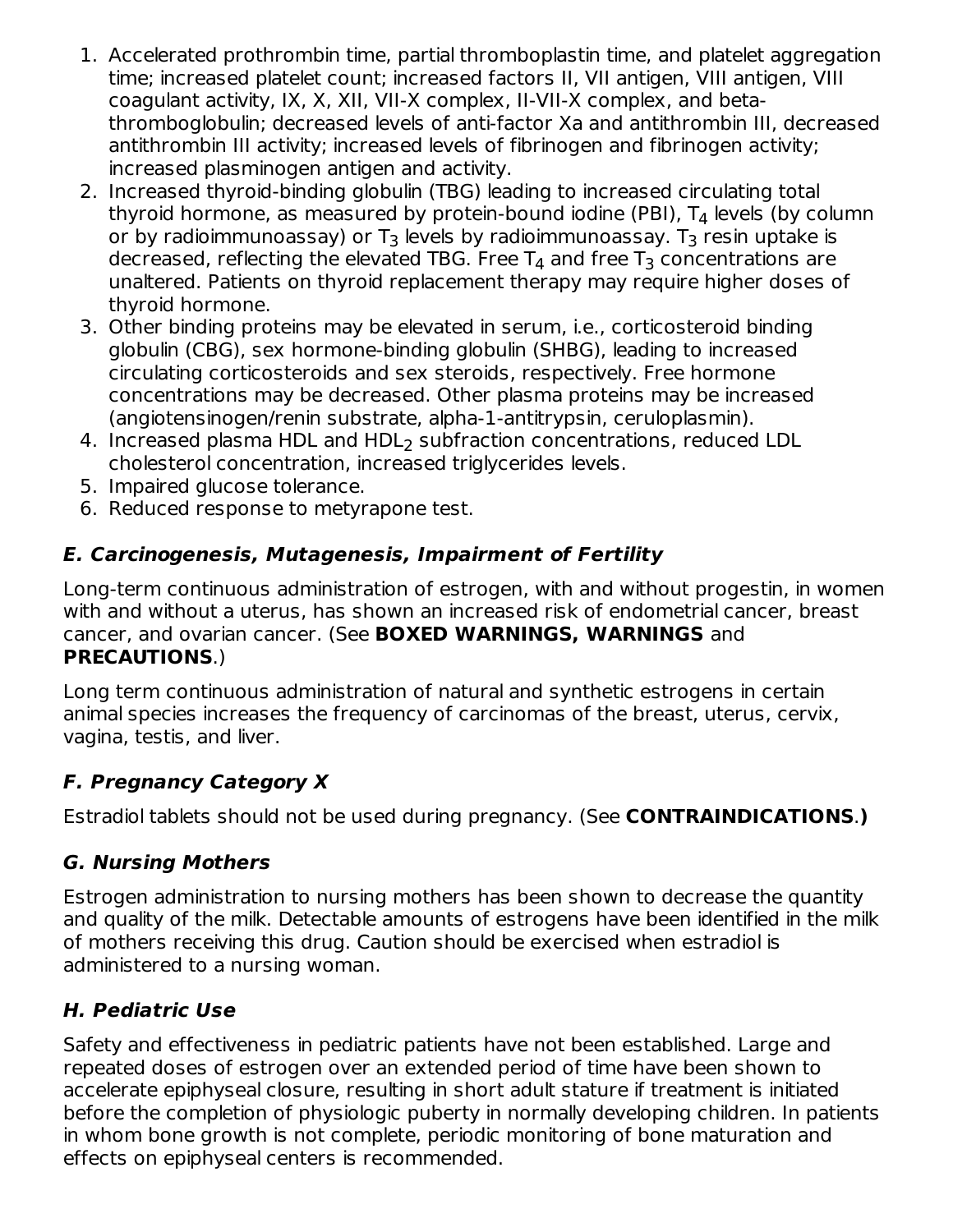Estrogen treatment of prepubertal children also induces premature breast development and vaginal cornification, and may potentially induce vaginal bleeding in girls. In boys, estrogen treatment may modify the normal pubertal process. All other physiological and adverse reactions shown to be associated with estrogen treatment of adults could potentially occur in the pediatric population, including thromboembolic disorders and growth stimulation of certain tumors. Therefore, estrogens should only be administered to pediatric patients when clearly indicated and the lowest effective dose should always be utilized.

# **I. Geriatric Use**

The safety and efficacy of estradiol tablets in geriatric patients has not been established. In general, dose selection for an elderly patient should be cautious, usually starting at the low end of the dosing range, reflecting the greatest frequency of decreased hepatic, renal or cardiac function, and of concomitant disease or other drug therapy.

In the Women's Health Initiative Memory Study, including 4,532 women 65 years of age and older, followed for an average of 4 years,  $82\%$  (n = 3,729) were 65 to 74 while 18%  $(n = 803)$  were 75 and over. Most women (80%) had no prior hormone therapy use. Women treated with conjugated estrogens plus medroxyprogesterone acetate were reported to have a two-fold increase in the risk of developing probable dementia. Alzheimer's disease was the most common classification of probable dementia in both the conjugated estrogens plus medroxyprogesterone acetate group and the placebo group. Ninety percent of the cases of probable dementia occurred in the 54% of women that were older than 70. (See **WARNINGS, Dementia**.**)**

It is unknown whether these findings apply to estrogen alone therapy.

# **ADVERSE REACTIONS**

# See **BOXED WARNINGS, WARNINGS**, and **PRECAUTIONS**.

The following additional adverse reactions have been reported with estrogen and/or progestin therapy.

# **1. Genitourinary system**

Changes in vaginal bleeding pattern and abnormal withdrawal bleeding or flow; breakthrough bleeding, spotting, dysmenorrhea

Increase in size of uterine leiomyomata

Vaginitis, including vaginal candidiasis

Change in amount of cervical secretion

Changes in cervical ectropion

Ovarian cancer; endometrial hyperplasia; endometrial cancer

# **2. Breasts**

Tenderness, enlargement, pain, nipple discharge, galactorrhea; fibrocystic breast changes; breast cancer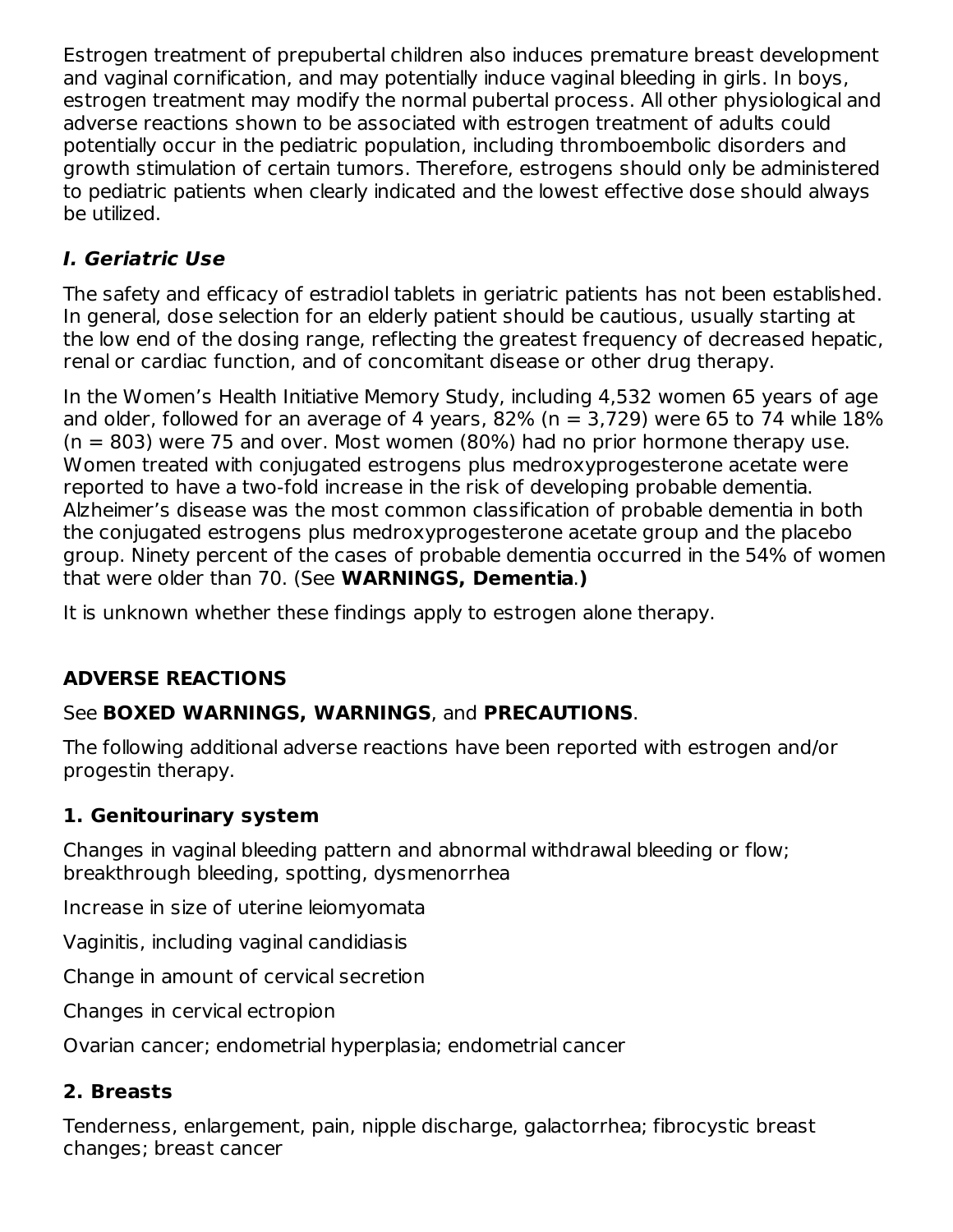#### **3. Cardiovascular**

Deep and superficial venous thrombosis; pulmonary embolism; thrombophlebitis; myocardial infarction; stroke; increase in blood pressure

#### **4. Gastrointestinal**

Nausea, vomiting Abdominal cramps, bloating Cholestatic jaundice Increased incidence of gallbladder disease **Pancreatitis** Enlargement of hepatic hemangiomas

#### **5. Skin**

Chloasma or melasma that may persist when drug is discontinued Erythema multiforme Erythema nodosum Hemorrhagic eruption Loss of scalp hair **Hirsutism** Pruritus, rash

#### **6. Eyes**

Retinal vascular thrombosis Steepening of corneal curvature Intolerance to contact lenses

#### **7. Central Nervous System**

Headache, migraine, dizziness Mental depression Chorea Nervousness, mood disturbances, irritability Exacerbation of epilepsy Dementia

#### **8. Miscellaneous**

Increase or decrease in weight Reduced carbohydrate tolerance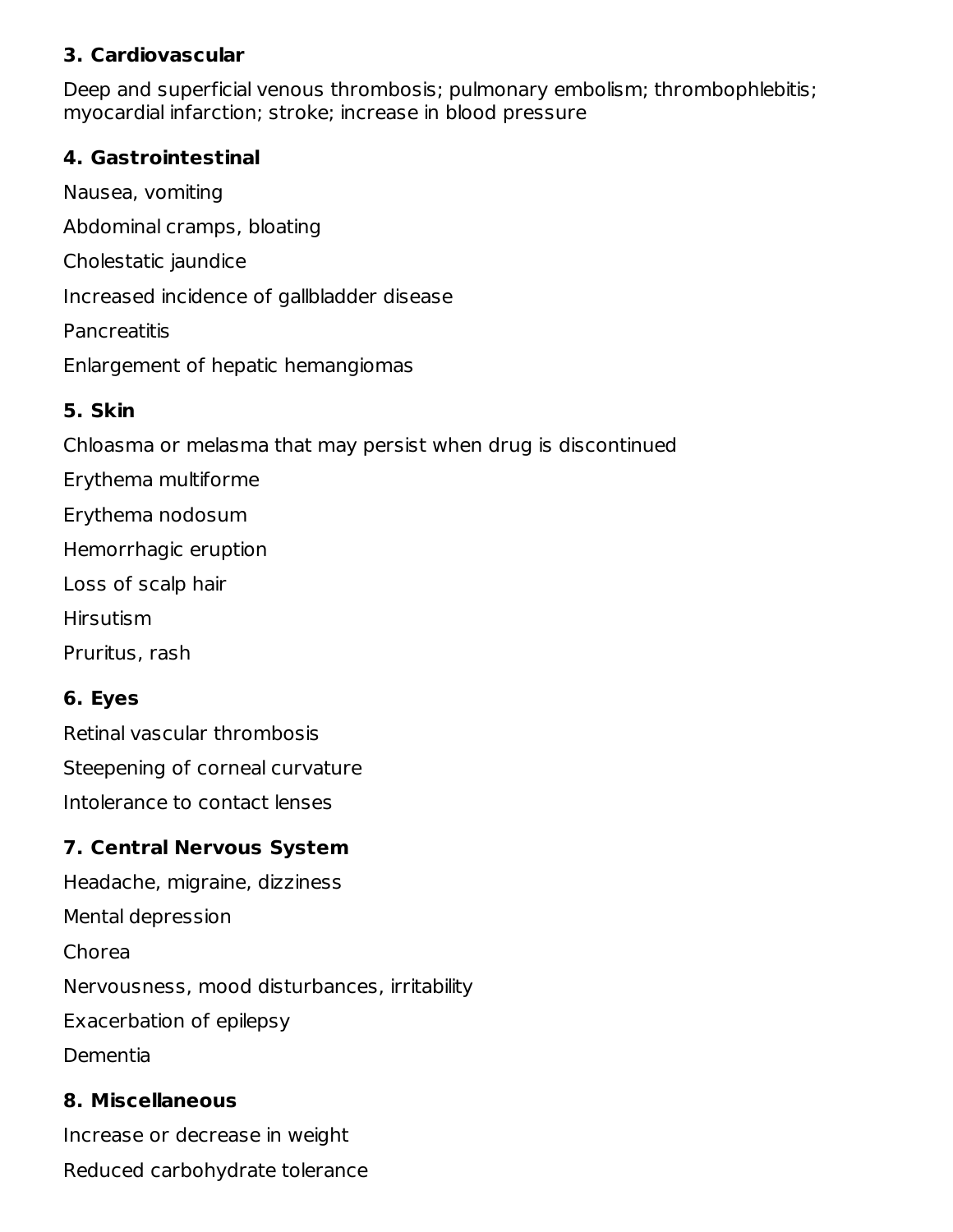Aggravation of porphyria Edema Arthralgias; leg cramps Changes in libido Urticaria Angioedema Anaphylactoid/anaphylactic reactions Hypocalcemia Exacerbation of asthma Increased triglycerides

#### **OVERDOSAGE**

Serious ill effects have not been reported following acute ingestion of large doses of estrogen-containing oral contraceptives by young children. Overdosage of estrogen may cause nausea and vomiting, and withdrawal bleeding may occur in females.

#### **DOSAGE AND ADMINISTRATION**

When estrogen is prescribed for a postmenopausal woman with a uterus, a progestin should also be initiated to reduce the risk of endometrial cancer. A woman without a uterus does not need progestin. Use of estrogen, alone or in combination with a progestin, should be with the lowest effective dose and for the shortest duration consistent with treatment goals and risks for the individual woman. Patients should be reevaluated periodically as clinically appropriate (e.g., 3-month to 6-month intervals) to determine if treatment is still necessary (see **BOXED WARNINGS** and **WARNINGS**). For women who have a uterus, adequate diagnostic measures, such as endometrial sampling, when indicated, should be undertaken to rule out malignancy in cases of undiagnosed persistent or recurring abnormal vaginal bleeding.

Patients should be started at the lowest dose for the indication.

#### **1. For treatment of moderate to severe vasomotor symptoms, vulval and vaginal atrophy associated with the menopause, the lowest dose and regimen that will control symptoms should be chosen and medication should be discontinued as promptly as possible.**

Attempts to discontinue or taper medication should be made at 3-month to 6-month intervals. The usual initial dosage range is 1 to 2 mg daily of estradiol adjusted as necessary to control presenting symptoms. The minimal effective dose for maintenance therapy should be determined by titration. Administration should be cyclic (e.g., 3 weeks on and 1 week off).

#### **2. For treatment of female hypoestrogenism due to hypogonadism, castration, or primary ovarian failure.**

Treatment is usually initiated with a dose of 1 to 2 mg daily of estradiol, adjusted as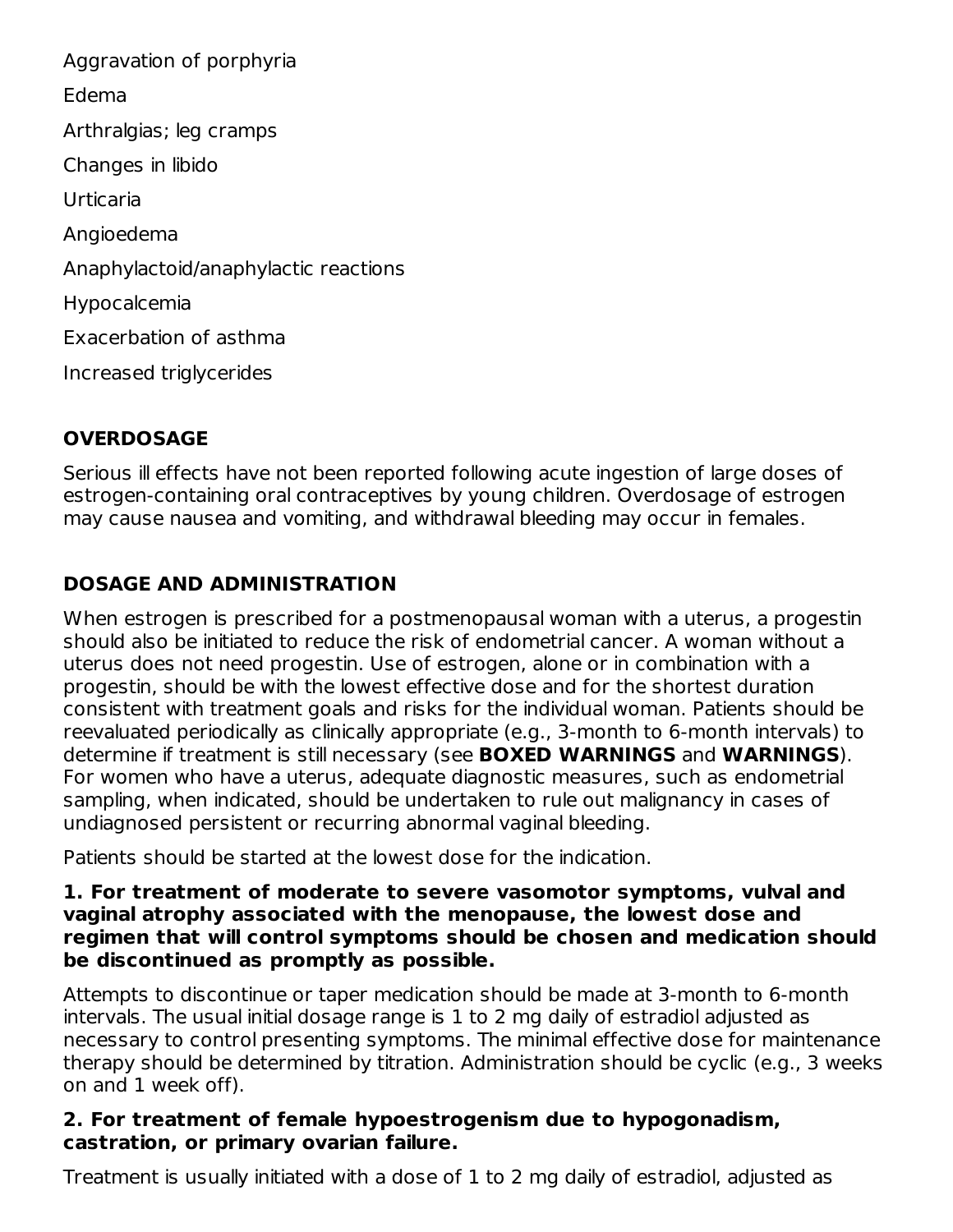necessary to control presenting symptoms; the minimal effective dose for maintenance therapy should be determined by titration.

#### **3. For treatment of breast cancer, for palliation only, in appropriately selected women and men with metastatic disease.**

Suggested dosage is 10 mg three times daily for a period of at least three months.

#### **4. For treatment of advanced androgen-dependent carcinoma of the prostate, for palliation only.**

Suggested dosage is 1 to 2 mg three times daily. The effectiveness of therapy can be judged by phosphatase determinations as well as by symptomatic improvement of the patient.

#### **5. For prevention of osteoporosis.**

When prescribing solely for the prevention of postmenopausal osteoporosis, therapy should be considered only for women at significant risk of osteoporosis and for whom non-estrogen medications are not considered to be appropriate.

The lowest effective dose of estradiol has not been determined.

#### **HOW SUPPLIED**

Estradiol Tablets USP are available as:

| 0.5 <sub>mg</sub> | White to off-white, oval, flat-faced, beveled-edge, scored tablet.                      |
|-------------------|-----------------------------------------------------------------------------------------|
|                   | Debossed with 899 / $\frac{1}{2}$ on the scored side and stylized <b>b</b> on the other |
|                   | side,                                                                                   |
|                   | packaged in;                                                                            |
|                   | Bottles of 30 NDC 68788-7892-3                                                          |
|                   | Bottles of 60 NDC 68788-7892-6                                                          |
|                   | Bottles of 90 NDC 68788-7892-9                                                          |
|                   | Bottles of 100 NDC 68788-7892-1                                                         |

Store at 20° to 25° C (68° to 77°F) [See USP Controlled Room Temperature].

Dispense in a tight, light-resistant container as defined in the USP, with a child-resistant closure (as required).

KEEP THIS AND ALL MEDICATIONS OUT OF THE REACH OF CHILDREN

Manufactured by:

#### **TEVA PHARMACEUTICALS USA, INC.**

North Wales, PA 19454

Distributed by:

#### **Mayne Pharma**

Greenville, NC 27834

Rev. B 5/2018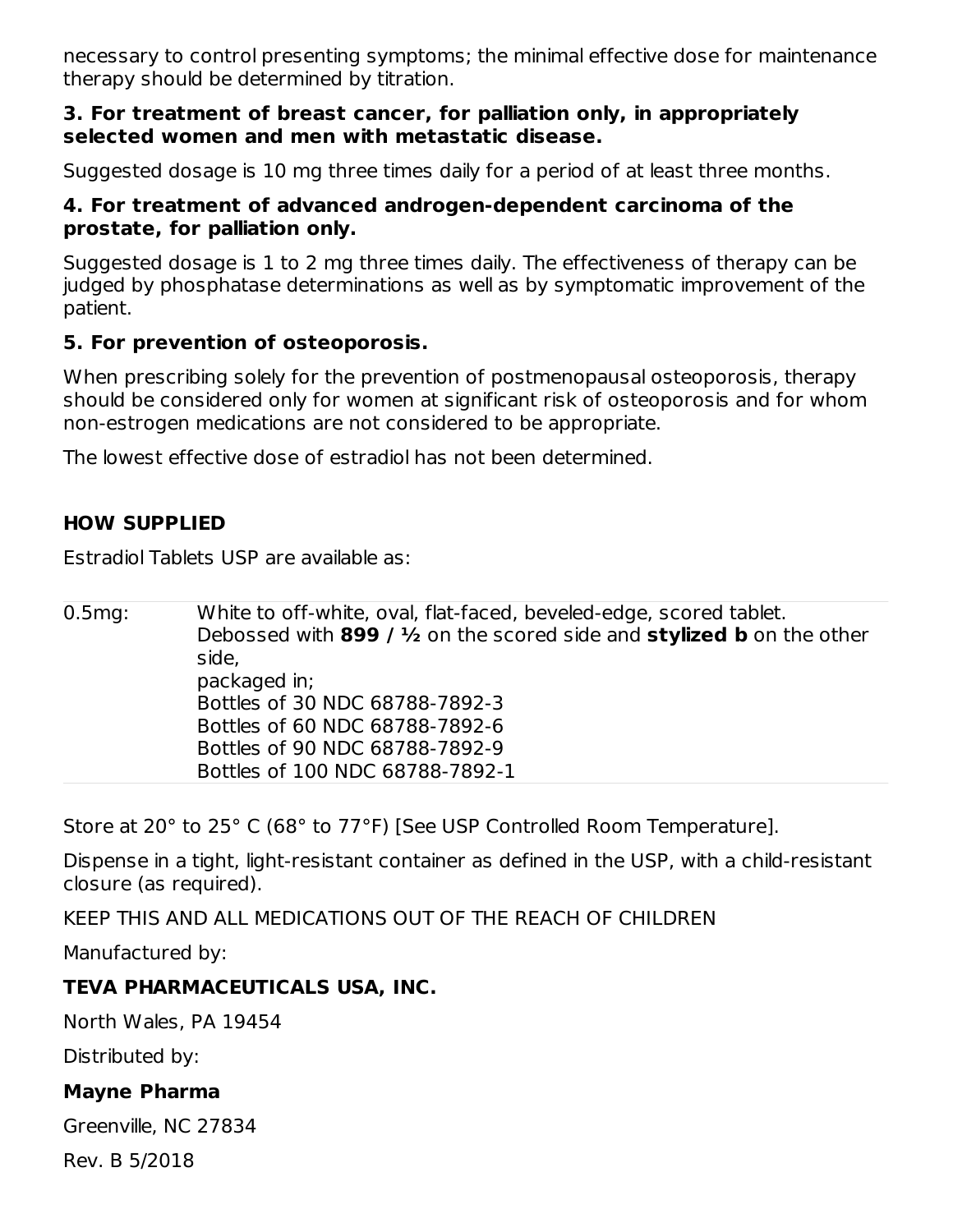#### **Repackaged By: Preferred Pharmaceuticals Inc.**

#### **PATIENT INFORMATION**

Read this PATIENT INFORMATION before you start taking estradiol and read what you get each time you refill estradiol tablets. There may be new information. This information does not take the place of talking to your healthcare provider about your medical condition or your treatment.

#### **WHAT IS THE MOST IMPORTANT INFORMATION I SHOULD KNOW ABOUT ESTRADIOL TABLETS (AN ESTROGEN HORMONE)?**

• Estrogens increase the chances of getting cancer of the uterus.

Report any unusual vaginal bleeding right away while you are taking estrogens**.** Vaginal bleeding after menopause may be a warning sign of cancer of the uterus (womb). Your healthcare provider should check any unusual vaginal bleeding to find out the cause.

• Do not use estrogens with or without progestins to prevent heart disease, heart attacks, or strokes.

Using estrogens with or without progestins may increase your chances of getting heart attacks, strokes, breast cancer, and blood clots. Using estrogens with progestins may increase your risk of dementia. You and your healthcare provider should talk regularly about whether you still need treatment with estradiol tablets.

#### **WHAT IS ESTRADIOL TABLETS?**

Estradiol is a medicine that contains estrogen hormones.

#### **WHAT IS ESTRADIOL USED FOR?**

Estradiol is used to:

#### • **reduce moderate to severe hot flashes**

Estrogens are hormones made by a woman's ovaries. Between ages 45 and 55, the ovaries normally stop making estrogens. This leads to a drop in body estrogen levels which causes the "change of life" or menopause (the end of monthly menstrual periods). Sometimes, both ovaries are removed during an operation before natural menopause takes place. The sudden drop in estrogen levels causes "surgical menopause."

When the estrogen levels begin dropping, some women develop very uncomfortable symptoms, such as feelings of warmth in the face, neck, and chest, or sudden strong feelings of heat and sweating ("hot flashes" or "hot flushes"). In some women, the symptoms are mild, and they will not need estrogens. In other women, symptoms can be more severe. You and your healthcare provider should talk regularly about whether you still need treatment with estradiol.

Weight-bearing exercise, like walking or running, and taking calcium with vitamin D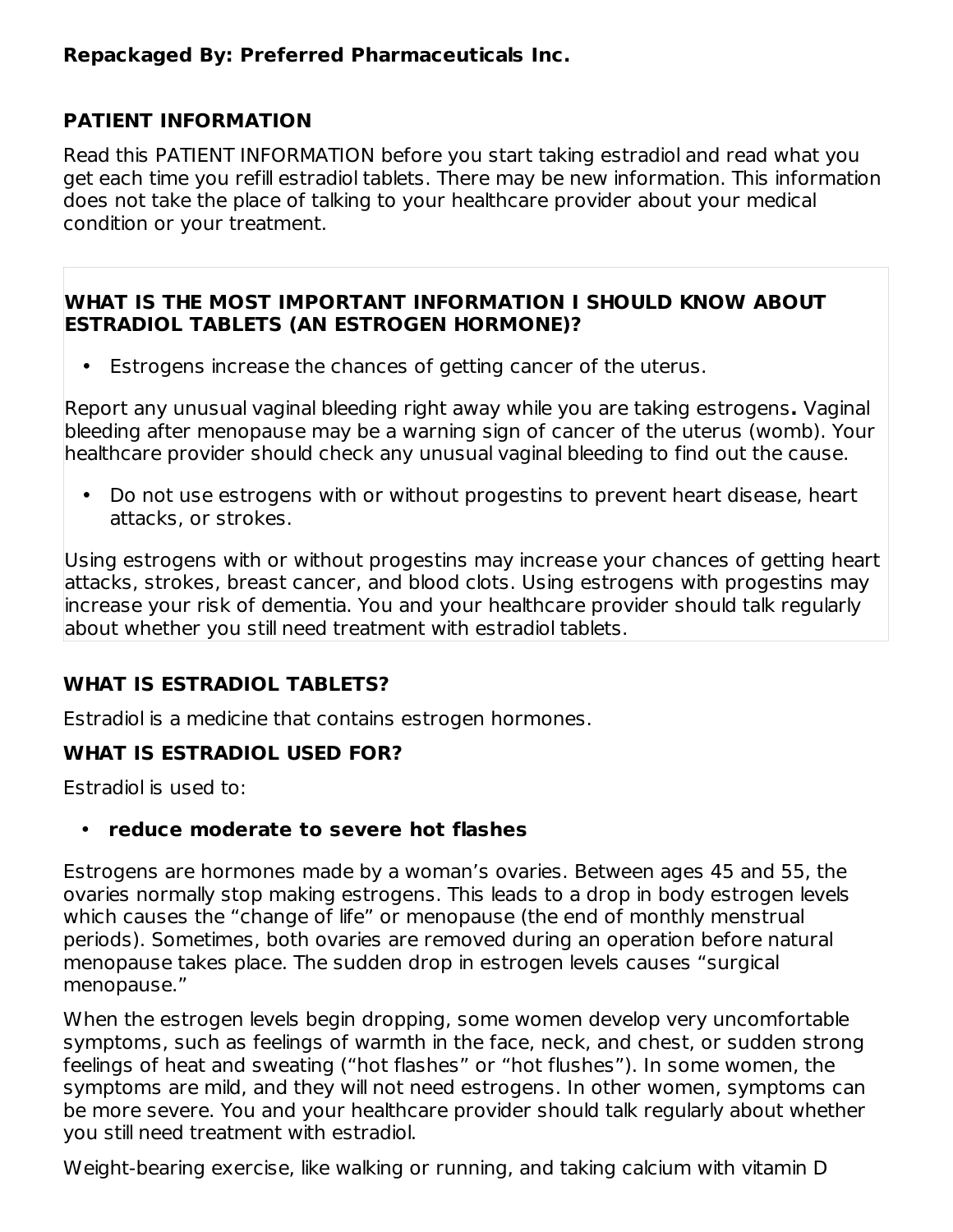supplements may also lower your chances for getting postmenopausal osteoporosis. It is important to talk about exercise and supplements with your healthcare provider before starting them.

#### • **treat dryness**, **itching, and burning in or around the vagina, difficulty or burning on urination associated with menopause**

You and your healthcare provider should talk regularly about whether you still need treatment with estradiol to control these problems. If you use estradiol only to treat your dryness, itching, and burning in and around your vagina, talk with your healthcare provider about whether a topical vaginal product would be better for you.

- **treat certain conditions in which a young woman's ovaries do not produce enough estrogen naturally**
- **treat certain types of abnormal vaginal bleeding due to hormonal imbalance when your doctor has found no serious cause of the bleeding**
- **treat certain cancers in special situations, in men and women**
- **prevent thinning of bones**

Osteoporosis from menopause is a thinning of the bones that makes them weaker and easier to break. If you use estradiol only to prevent osteoporosis from menopause, talk with your healthcare provider about whether a different treatment or medicine without estrogens might be better for you. You and your healthcare provider should talk regularly about whether you should continue with estradiol.

#### **WHO SHOULD NOT USE ESTRADIOL?**

Do not start taking estradiol if you:

• **have unusual vaginal bleeding which has not been evaluated by your doctor (see BOXED WARNINGS)**

Unusual vaginal bleeding can be a warning sign of cancer of the uterus, especially if it happens after menopause. Your doctor must find out the cause of the bleeding so that he or she can recommend the proper treatment. Taking estrogens without visiting your doctor can cause you serious harm if your vaginal bleeding is caused by cancer of the uterus.

#### • **currently have or have had certain cancers**

Estrogens may increase the risk of certain types of cancer, including cancer of the breast or uterus. If you have or had cancer, talk with your healthcare provider about whether you should take estradiol.

(For certain patients with breast or prostate cancer, estrogens may help.)

- **had a stroke or heart attack in the past year**
- **currently have or have had blood clots**
- **have or have had liver problems**
- **are allergic to estradiol tablets or any of its ingredients**

See the end of this leaflet for a list of ingredients in Estradiol Tablets.

Estradiol Tablets USP 2 mg tablets contain tartrazine which may cause allergic-type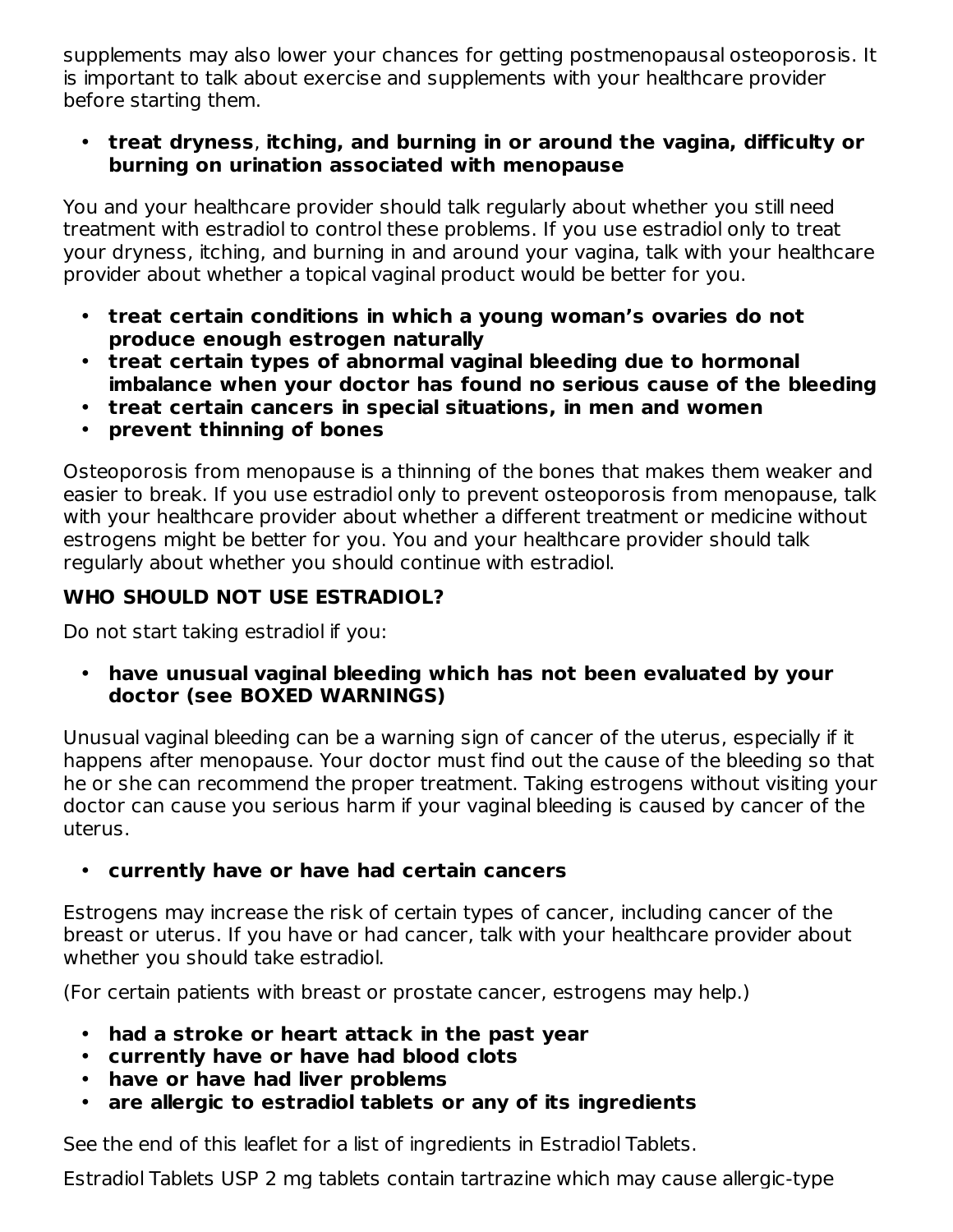Estradiol Tablets USP 2 mg tablets contain tartrazine which may cause allergic-type reactions (including bronchial asthma) in certain susceptible individuals. Although the overall incidence of FD&C Yellow No. 5 (tartrazine) sensitivity in the general population is low, it is frequently seen in patients who also have aspirin hypersensitivity.

#### • **think you may be pregnant**

Tell your healthcare provider:

#### • **if you are breast feeding**

The hormone in estradiol can pass into your milk

#### • **about all of your medical problems**

Your healthcare provider may need to check you more carefully if you have certain conditions, such as asthma (wheezing), epilepsy (seizures), migraine, endometriosis, lupus, problems with your heart, liver, thyroid, kidneys, or have high calcium levels in your blood.

#### • **about all the medicines you take**

This includes prescription and nonprescription medicines, vitamins, and herbal supplements. Some medicines may affect how estradiol tablets work. Estradiol tablets may also affect how your other medicines work.

#### • **if you are going to have surgery or will be on bed rest**

You may need to stop taking estrogens.

#### **HOW SHOULD I TAKE ESTRADIOL?**

1. Start at the lowest dose and talk to your healthcare provider about how well that dose is working for you.

2. Estrogens should be used at the lowest dose possible for your treatment only as long as needed. You and your healthcare provider should talk regularly (for example, every 3 to 6 months) about the dose you are taking and whether you still need treatment with estradiol.

## **WHAT ARE THE POSSIBLE SIDE EFFECTS OF ESTROGENS?**

#### **Less common but serious side effects include**:

- Breast cancer
- Cancer of the uterus
- Stroke
- Heart attack
- Blood clots
- Dementia
- Gallbladder disease
- Ovarian cancer

#### **These are some of the warning signs of the serious side effects**: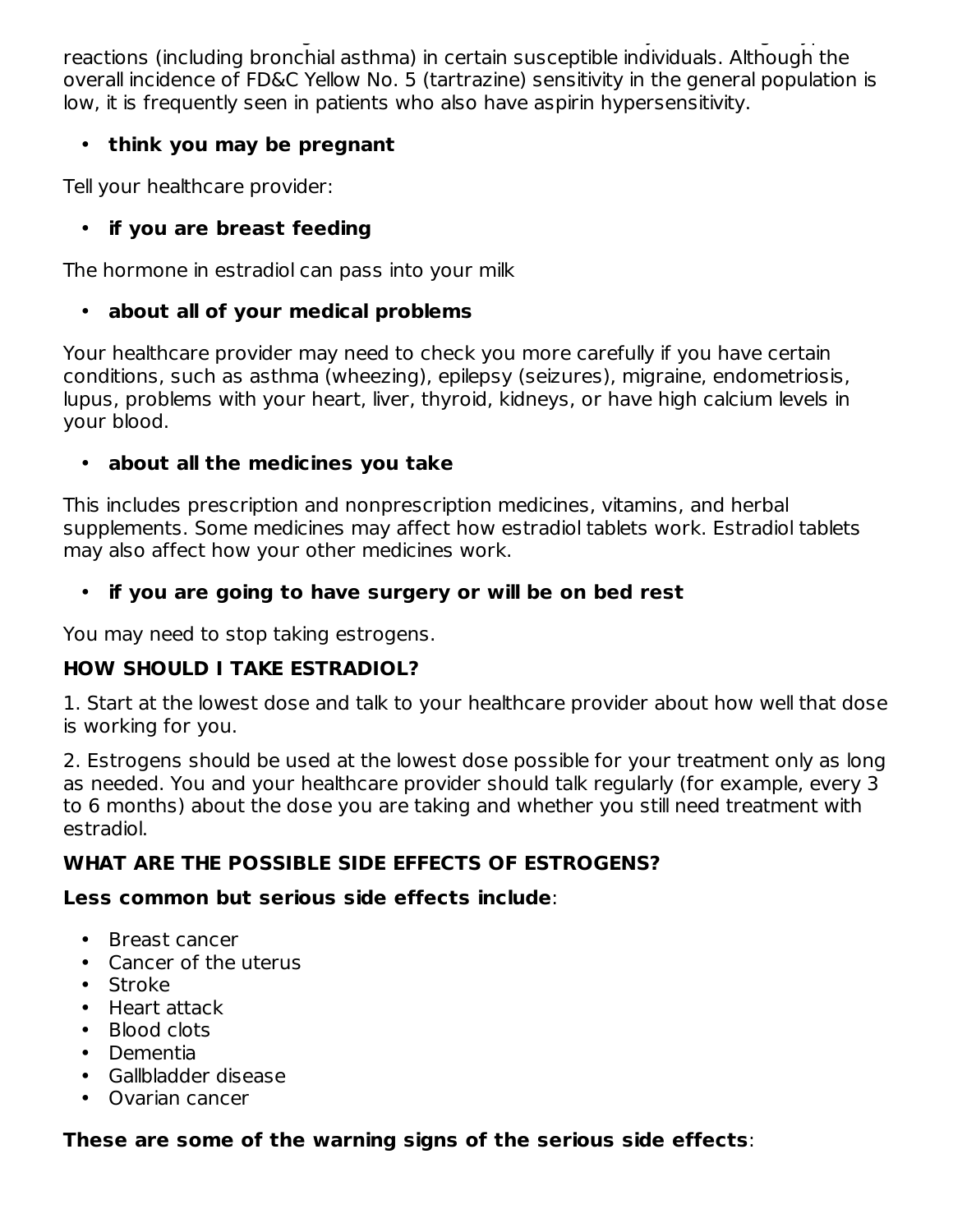- Breast lumps
- Unusual vaginal bleeding
- Dizziness and faintness
- Changes in speech
- Severe headaches
- Chest pain
- Shortness of breath
- Pains in your legs
- Changes in vision
- Vomiting

Call your healthcare provider right away if you get any of these warning signs, or any other unusual symptom that concerns you.

#### **Common side effects include**:

- Headache
- Breast pain
- Irregular vaginal bleeding or spotting
- Stomach/abdominal cramps, bloating
- Nausea and vomiting
- Hair loss

#### **Other side effects include**:

- High blood pressure
- Liver problems
- High blood sugar
- Fluid retention
- Enlargement of benign tumors ("fibroids") of the uterus
- A spotty darkening of the skin, particularly on the face
- Vaginal yeast infection

These are not all the possible side effects of estradiol tablets. For more information, ask your healthcare provider or pharmacist.

#### **WHAT CAN I DO TO LOWER MY CHANCES OF A SERIOUS SIDE EFFECT WITH ESTRADIOL?**

If you use estrogens, you can reduce your risks by doing these things:

#### • **Talk with your healthcare provider:**

1. While you are using estrogens, it is important to visit your doctor at least once a year for a check-up.

2. If you have a uterus, talk to your healthcare provider about whether the addition of a progestin is right for you.

3. See your healthcare provider right away if you have vaginal bleeding while taking estradiol tablets.

4. Have a breast exam and mammogram (breast x-ray) every year unless your healthcare provider tells you something else. If members of your family have had breast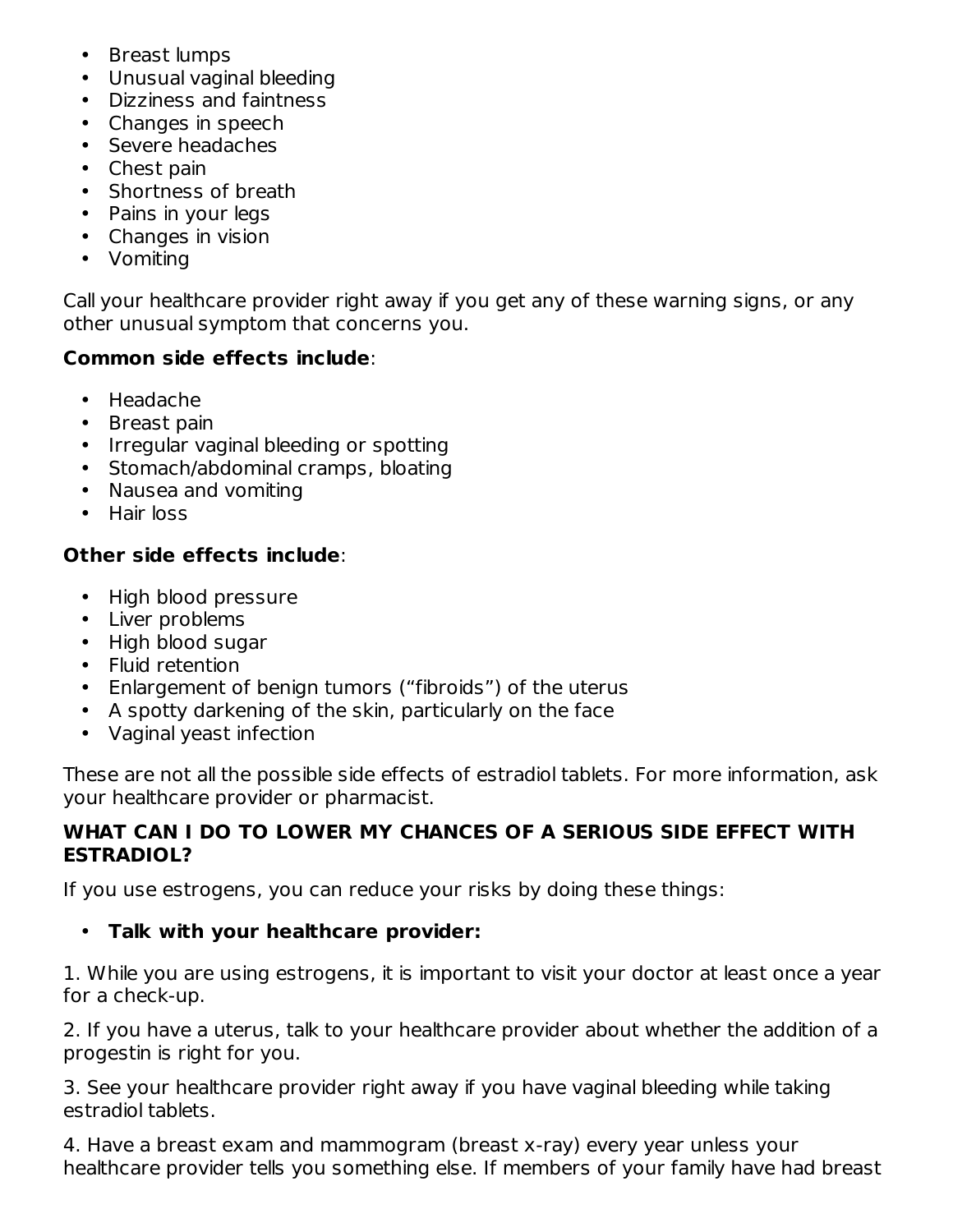cancer or if you have ever had breast lumps or an abnormal mammogram (breast xray), you may need to have more frequent breast examinations.

5. If you have high blood pressure, high cholesterol (fat in the blood), diabetes, are overweight, or if you use tobacco, you may have higher chances for getting heart disease. Ask your healthcare provider for ways to lower your chances for getting heart disease.

6. Talk with your healthcare provider regularly about whether you should continue taking estradiol tablets. You and your doctor should reevaluate whether or not you still need estrogens at least every six months.

#### • **Be alert for signs of trouble**

If any of these warning signals (or any other unusual symptoms) happen while you are using estrogens, call your doctor immediately:

Abnormal bleeding from the vagina (possible uterine cancer)

Pains in the calves or chest, sudden shortness of breath, or coughing blood (possible clot in the legs, or lungs)

Severe headache or vomiting, dizziness, faintness, changes in vision or speech, weakness or numbness of an arm or leg (possible clot in the brain or eye)

Breast lumps (possible breast cancer; ask your doctor or health professional to show you how to examine your breasts monthly)

Yellowing of the skin or eyes (possible liver problem)

Pain, swelling, or tenderness in the abdomen (possible gallbladder problem)

#### **Call your doctor for medical advice about side effects. You may report side effects to FDA at 1-800-FDA-1088.**

## **GENERAL INFORMATION ABOUT SAFE AND EFFECTIVE USE OF ESTRADIOL**

Medicines are sometimes prescribed for conditions that are not mentioned in patient information leaflets.

Do not take estradiol for conditions for which it was not prescribed. Do not give estradiol to other people, even if they have the same symptoms you have. It may harm them.

## **KEEP ESTRADIOL OUT OF THE REACH OF CHILDREN**

This leaflet provides a summary of the most important information about estradiol. If you would like more information, talk with your healthcare provider or pharmacist. You can ask for information about estradiol tablets that is written for health professionals. For more information about estradiol, please contact **TEVA USA, PHARMACOVIGILANCE at 1-888-838-2872, X6351**.

## **WHAT ARE THE INGREDIENTS IN ESTRADIOL TABLETS?**

**Inactive Ingredients:** Colloidal silicon dioxide, corn starch, dibasic calcium phosphate, lactose monohydrate, magnesium stearate, and sodium starch glycolate. In addition, the 1 mg also contains FD&C blue no. 1 aluminum lake and D&C red no. 27 aluminum lake. The 2 mg also contains FD&C blue no. 1 aluminum lake and FD&C yellow no. 5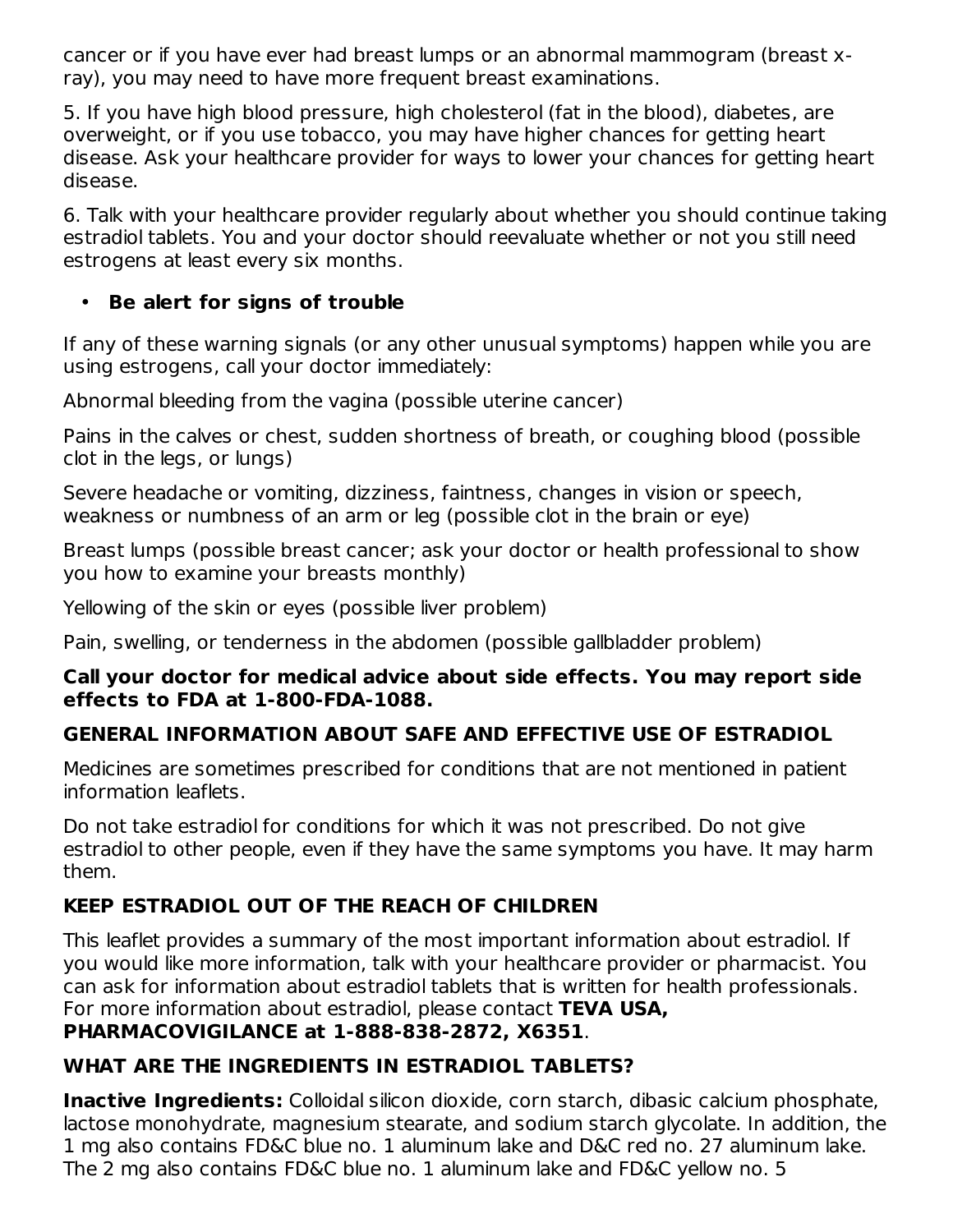(tartrazine) aluminum lake.

Manufactured by:

#### **TEVA PHARMACEUTICALS USA, INC.**

North Wales, PA 19454

Distributed by:

#### **Mayne Pharma**

Greenville, NC 27834

Rev. A 1/2016

## **Repackaged By: Preferred Pharmaceuticals Inc.**

# **Package/Label Display Panel**



## **Estradiol Tablets USP 0.5 mg**

**NDC 68788-7892**

**Estradiol**

#### **Tablets USP**

#### **0.5 mg**

PHARMACIST: Dispense the accompanying

Patient Information Sheet to each patient.

#### **Rx only**

# **ESTRADIOL** estradiol tablet **Product Information**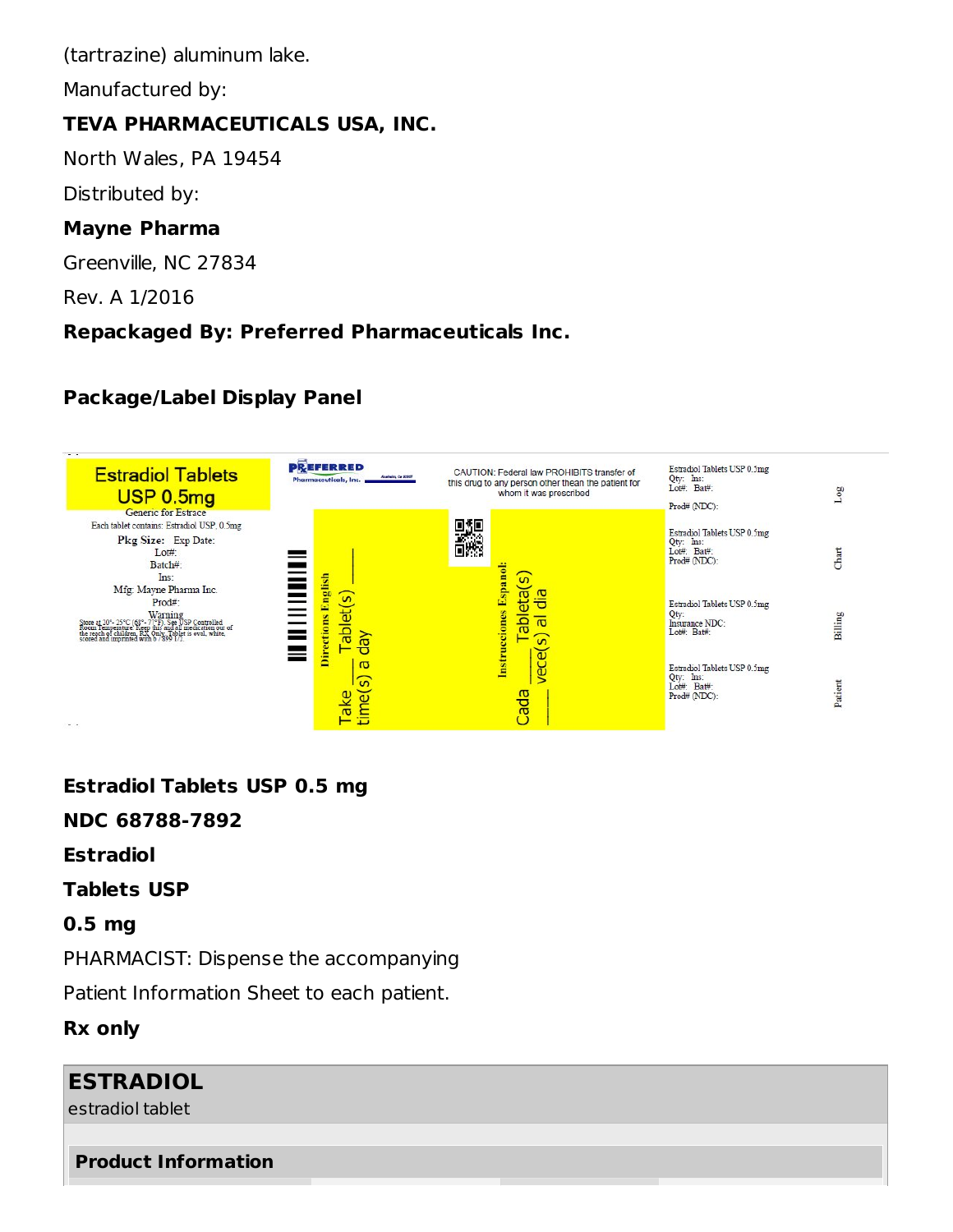| <b>Product Type</b>                       |                            | <b>HUMAN PRESCRIPTION</b><br><b>DRUG</b>                      | <b>Item Code</b><br>(Source) |                                       | 332)                     | NDC:68788-7892(NDC:51862-           |
|-------------------------------------------|----------------------------|---------------------------------------------------------------|------------------------------|---------------------------------------|--------------------------|-------------------------------------|
| <b>Route of Administration</b>            |                            | ORAL                                                          |                              |                                       |                          |                                     |
|                                           |                            |                                                               |                              |                                       |                          |                                     |
| <b>Active Ingredient/Active Moiety</b>    |                            |                                                               |                              |                                       |                          |                                     |
|                                           |                            | <b>Ingredient Name</b>                                        |                              |                                       | <b>Basis of Strength</b> | <b>Strength</b>                     |
|                                           |                            | ESTRADIOL (UNII: 4TI98Z838E) (ESTRADIOL - UNII:4TI98Z838E)    |                              | <b>ESTRADIOL</b>                      |                          | $0.5$ mg                            |
|                                           |                            |                                                               |                              |                                       |                          |                                     |
| <b>Inactive Ingredients</b>               |                            |                                                               |                              |                                       |                          |                                     |
|                                           |                            | <b>Ingredient Name</b>                                        |                              |                                       |                          | <b>Strength</b>                     |
| <b>SILICON DIOXIDE (UNII: ETJ7Z6XBU4)</b> |                            |                                                               |                              |                                       |                          |                                     |
| <b>STARCH, CORN (UNII: O8232NY3SJ)</b>    |                            |                                                               |                              |                                       |                          |                                     |
|                                           |                            | <b>DIBASIC CALCIUM PHOSPHATE DIHYDRATE (UNII: O7TSZ97GEP)</b> |                              |                                       |                          |                                     |
| LACTOSE MONOHYDRATE (UNII: EWQ57Q8I5X)    |                            |                                                               |                              |                                       |                          |                                     |
| MAGNESIUM STEARATE (UNII: 70097M6I30)     |                            |                                                               |                              |                                       |                          |                                     |
|                                           |                            | SODIUM STARCH GLYCOLATE TYPE A POTATO (UNII: 5856J3G2A2)      |                              |                                       |                          |                                     |
|                                           |                            |                                                               |                              |                                       |                          |                                     |
| <b>Product Characteristics</b>            |                            |                                                               |                              |                                       |                          |                                     |
| <b>Color</b>                              | WHITE (white to off-white) |                                                               | <b>Score</b>                 |                                       |                          | 2 pieces                            |
| <b>Shape</b>                              | <b>OVAL</b>                |                                                               | <b>Size</b>                  |                                       |                          | 9 <sub>mm</sub>                     |
| Flavor                                    |                            |                                                               |                              | <b>Imprint Code</b>                   |                          | 899;1;2;b                           |
| <b>Contains</b>                           |                            |                                                               |                              |                                       |                          |                                     |
|                                           |                            |                                                               |                              |                                       |                          |                                     |
| <b>Packaging</b>                          |                            |                                                               |                              |                                       |                          |                                     |
| #<br><b>Item Code</b>                     |                            | <b>Package Description</b>                                    |                              | <b>Marketing Start</b><br><b>Date</b> |                          | <b>Marketing End</b><br><b>Date</b> |
| NDC:68788-<br>$\mathbf{1}$<br>7892-3      | Product                    | 30 in 1 BOTTLE; Type 0: Not a Combination                     |                              | 04/23/2021                            |                          |                                     |
| NDC:68788-<br>$\overline{2}$<br>7892-6    | Product                    | 60 in 1 BOTTLE; Type 0: Not a Combination                     |                              | 04/23/2021                            |                          |                                     |
| NDC:68788-<br>3<br>7892-9                 | Product                    | 90 in 1 BOTTLE; Type 0: Not a Combination                     |                              | 04/23/2021                            |                          |                                     |
| NDC:68788-<br>7892-1                      | Product                    | 100 in 1 BOTTLE; Type 0: Not a Combination                    |                              | 04/23/2021                            |                          |                                     |
|                                           |                            |                                                               |                              |                                       |                          |                                     |
| <b>Marketing Information</b>              |                            |                                                               |                              |                                       |                          |                                     |
|                                           |                            |                                                               |                              |                                       |                          |                                     |
| <b>Marketing</b><br>Category              |                            | <b>Application Number or Monograph</b><br><b>Citation</b>     |                              | <b>Marketing Start</b><br>Date        |                          | <b>Marketing End</b><br><b>Date</b> |
| <b>ANDA</b>                               | ANDA040197                 |                                                               |                              | 04/23/2021                            |                          |                                     |
|                                           |                            |                                                               |                              |                                       |                          |                                     |

**Labeler -** Preferred Pharmaceuticals Inc. (791119022)

**Registrant -** Preferred Pharmaceuticals Inc. (791119022)